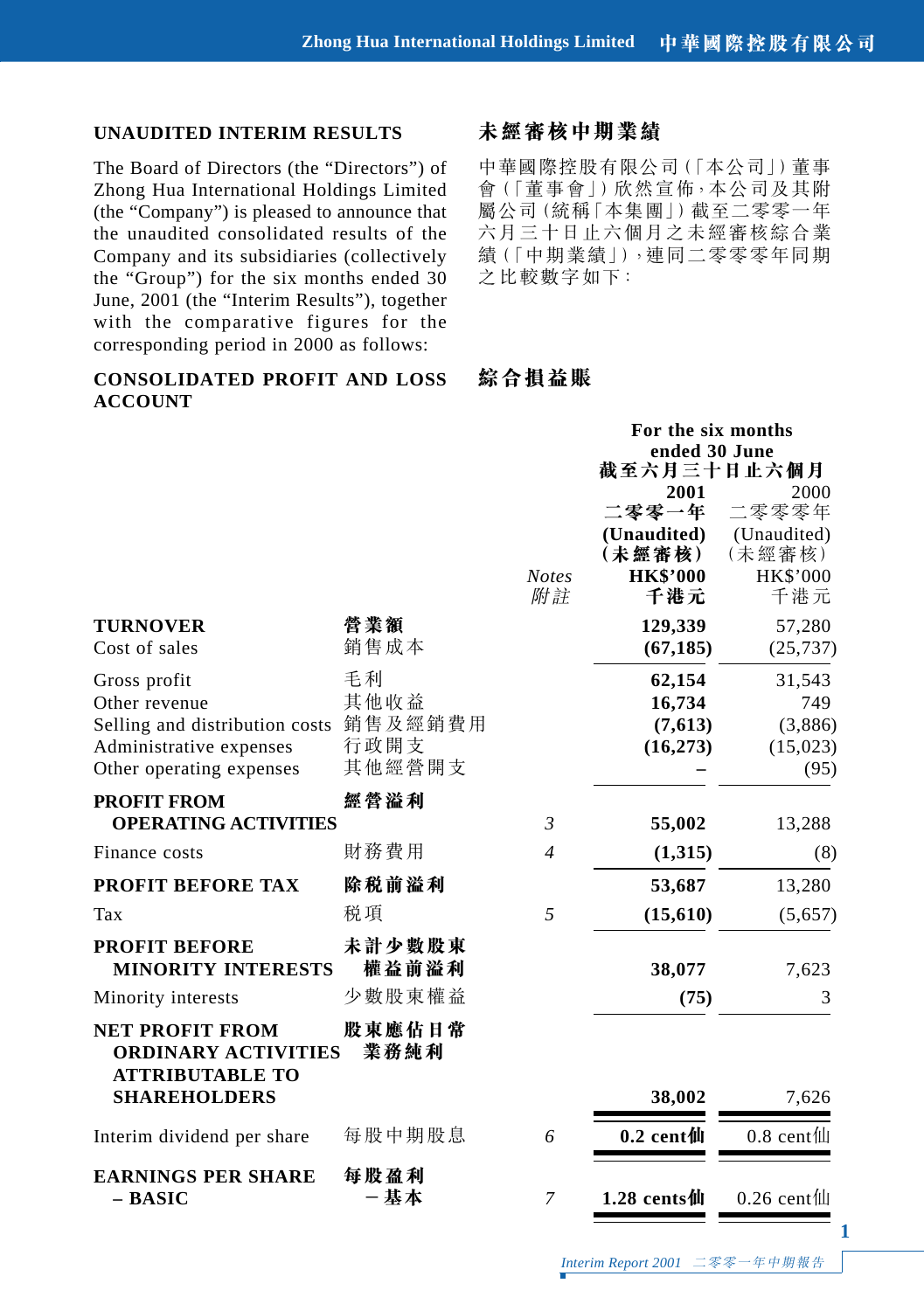# **CONSOLIDATED STATEMENT OF RECOGNISED GAINS AND LOSSES**

# **綜合經確認損益賬**

|                                                                                              |                           | For the six months |             |
|----------------------------------------------------------------------------------------------|---------------------------|--------------------|-------------|
|                                                                                              |                           | ended 30 June      |             |
|                                                                                              |                           | 截至六月三十日止六個月        |             |
|                                                                                              |                           | 2001               | 2000        |
|                                                                                              |                           | 二零零一年              | 二零零零年       |
|                                                                                              |                           | (Unaudited)        | (Unaudited) |
|                                                                                              |                           | (未經審核)             | (未經審核)      |
|                                                                                              |                           | <b>HK\$'000</b>    | HK\$'000    |
|                                                                                              |                           | 千港元                | 千港元         |
| Realisation of reserve on<br>partial release of<br>investment properties                     | 出售部份投資<br>物業而變現之<br>儲備    | (9, 334)           |             |
| Exchange differences on<br>translation of the<br>financial statements of<br>foreign entities | 換算海外附屬公司<br>財務報表之<br>滙兑調整 | (399)              | 1,178       |
| Net gains/(losses) not<br>recognised in the profit<br>and loss account                       | 未計入損益賬之<br>收益/(虧損)<br>淨額  | (9,733)            | 1,178       |
| Net profit for the period<br>attributable to<br>shareholders                                 | 本期股東應佔純利                  | 38,002             | 7,626       |
| Total recognised gains<br>and losses                                                         | 經確認損益總額                   | 28,269             | 8,804       |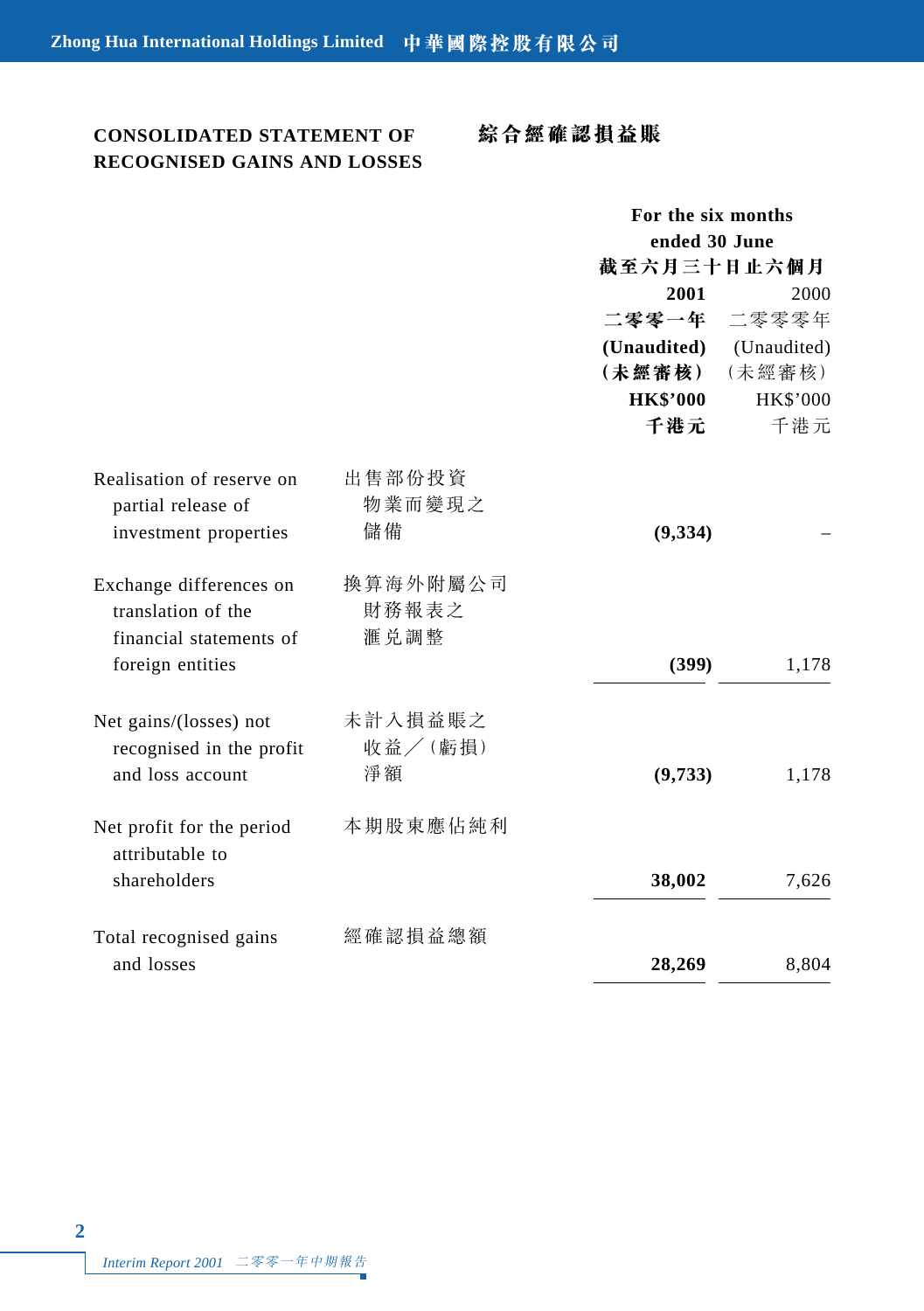# **CONSOLIDATED BALANCE SHEET**

**綜合資產負債表**

|                                       |          |              |                 | 31 December     |
|---------------------------------------|----------|--------------|-----------------|-----------------|
|                                       |          |              |                 | 2000            |
|                                       |          |              |                 | 二零零零年           |
|                                       |          |              | 30 June         | 十二月             |
|                                       |          |              | 2001            | 三十一日            |
|                                       |          |              | 二零零一年           | (Audited,       |
|                                       |          |              | 六月三十日           | restated)       |
|                                       |          |              | (Unaudited)     | (經審核及           |
|                                       |          |              | (未經審核)          | 重列)             |
|                                       |          | <b>Notes</b> | <b>HK\$'000</b> | <b>HK\$'000</b> |
|                                       |          | 附註           | 千港元             | 千港元             |
| <b>NON-CURRENT ASSETS</b>             | 非流動資產    |              |                 |                 |
| Fixed assets                          | 固定資產     |              | 9,855           | 11,197          |
| Investment properties                 | 投資物業     |              | 416,821         | 445,600         |
| Properties under development 發展中物業    |          |              | 60,588          | 60,588          |
| Trade receivables                     | 貿易應收款項   | 8            | 36,096          | 35,501          |
| Prepayments, deposits and             | 預付款項·按金及 |              |                 |                 |
| other receivables                     | 其他應收款項   |              | 158,572         | 158,775         |
| Interests in associates               | 於聯營公司之權益 |              | 6,088           |                 |
| Goodwill                              | 商譽       |              | 325,828         |                 |
|                                       |          |              | 1,013,848       | 711,661         |
| <b>CURRENT ASSETS</b>                 | 流動資產     |              |                 |                 |
| Properties under development 發展中物業    |          |              | 314,919         | 258,965         |
| Completed properties for sale 待售已落成物業 |          |              | 103,940         | 103,940         |
| Trade receivables                     | 貿易應收款項   | 8            | 93,798          | 134,769         |
| Prepayments, deposits and             | 預付款項·按金及 |              |                 |                 |
| other receivables                     | 其他應收款項   |              | 202,781         | 175,732         |
| Cash and bank balances                | 現金及銀行結存  |              | 54,278          | 8,491           |
|                                       |          |              |                 |                 |
|                                       |          |              | 769,716         | 681,897         |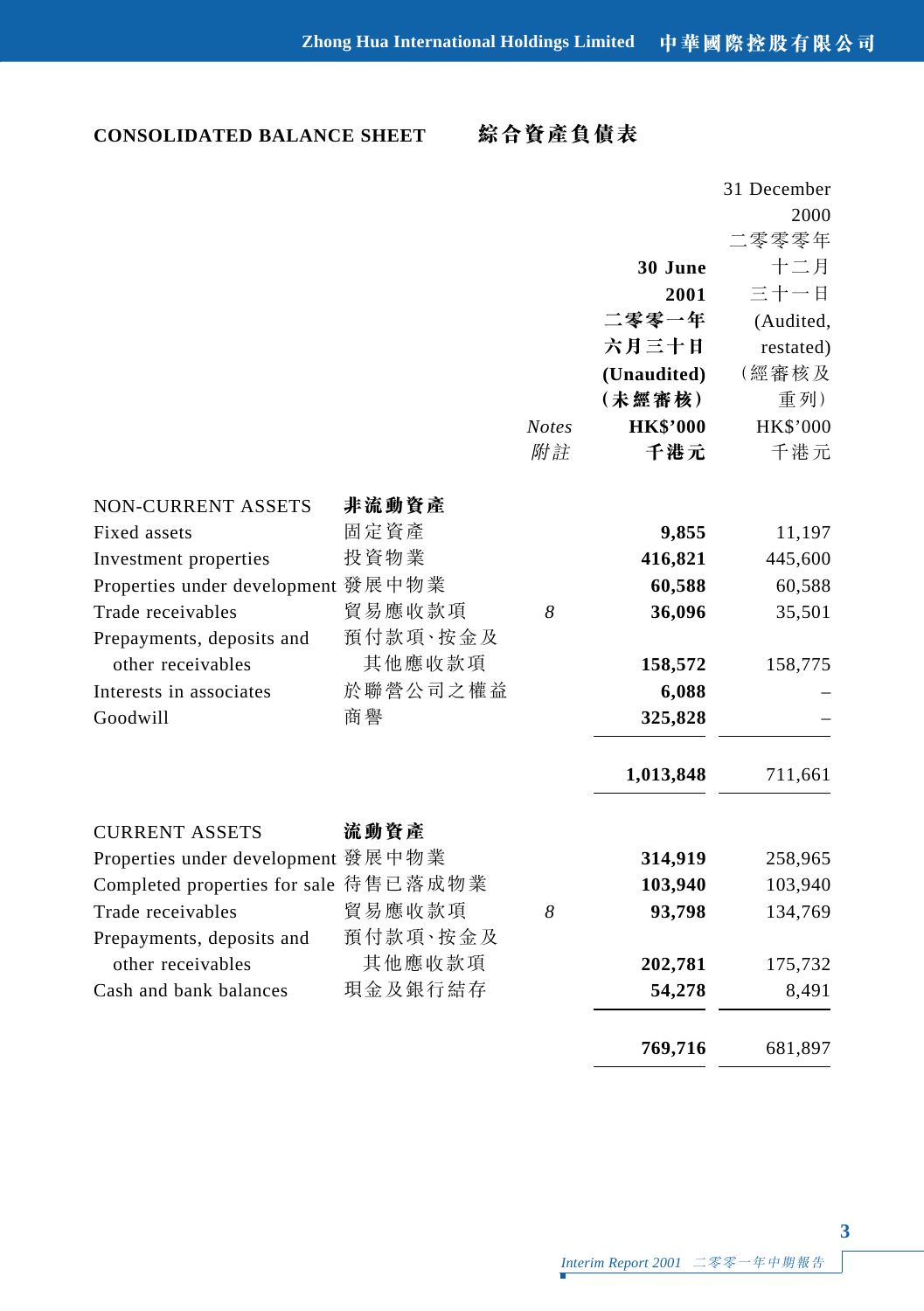# **CONSOLIDATED BALANCE SHEET**

**綜合資產負債表**(續)

*(Con't)*

|                                                                                                                           |                                                      | <b>Notes</b><br>附註 | 30 June<br>2001<br>二零零一年<br>六月三十日<br>(Unaudited)<br>(未經審核)<br><b>HK\$'000</b><br>千港元 | 31 December<br>2000<br>二零零零年<br>十二月<br>三十一日<br>(Audited,<br>restated)<br>(經審核及<br>重列)<br>HK\$'000<br>千港元 |
|---------------------------------------------------------------------------------------------------------------------------|------------------------------------------------------|--------------------|--------------------------------------------------------------------------------------|----------------------------------------------------------------------------------------------------------|
| <b>CURRENT LIABILITIES</b><br>Trade payables<br>Tax payable<br>Other payables and accruals<br>Interest-bearing bank loans | 流動負債<br>貿易應付款項<br>應付税項<br>其他應付款項及<br>應計負債<br>計息銀行貸款及 | 9                  | (131, 894)<br>(151, 661)<br>(145, 484)                                               | (104, 884)<br>(136, 175)<br>(133, 234)                                                                   |
| and borrowings                                                                                                            | 借貸                                                   |                    | (154, 344)<br>(583, 383)                                                             | (151, 508)<br>(525, 801)                                                                                 |
| NET CURRENT ASSETS<br>TOTAL ASSETS LESS<br><b>CURRENT LIABILITIES</b>                                                     | 流動資產淨額<br>總資產減<br>流動負債                               |                    | 186,333<br>1,200,181                                                                 | 156,096<br>867,757                                                                                       |
| NON-CURRENT<br><b>LIABILITIES</b><br>Interest-bearing bank loans<br>and borrowings                                        | 非流動負債<br>計息銀行貸款及<br>借貸                               |                    | (35, 785)                                                                            | (35, 826)                                                                                                |
| Minority interests                                                                                                        | 少數股東權益                                               |                    | (304, 196)<br>860,200                                                                | 831,931                                                                                                  |
| CAPITAL AND RESERVES<br>Issued capital<br>Reserves<br>Proposed dividend                                                   | 資本及儲備<br>已發行股本<br>儲備<br>擬派股息                         | 10                 | 59,600<br>787,488<br>13,112                                                          | 59,600<br>765,179<br>7,152                                                                               |
|                                                                                                                           |                                                      |                    | 860,200                                                                              | 831,931                                                                                                  |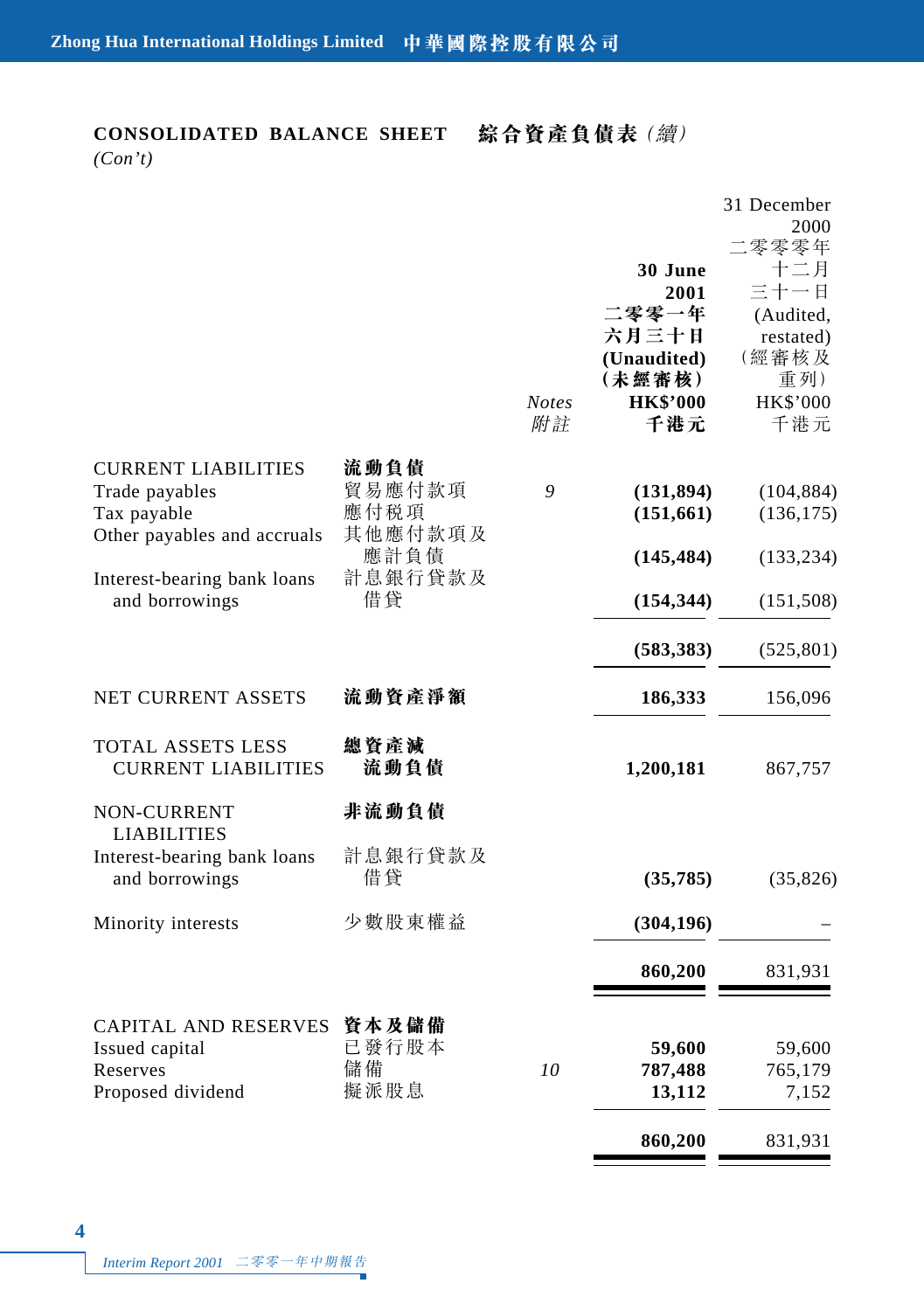# **CONDENSED CONSOLIDATED CASH FLOW STATEMENTS**

# **簡明綜合現金流量報表**

|                                                                                                        |                                     | For the six months<br>ended 30 June 2001<br>截至二零零一年<br>六月三十日止六個月<br>(Unaudited)<br>(未經審核)<br><b>HK\$'000</b><br>千港元 |
|--------------------------------------------------------------------------------------------------------|-------------------------------------|---------------------------------------------------------------------------------------------------------------------|
| NET CASH INFLOW FROM<br>OPERATING ACTIVITIES                                                           | 經營業務之<br>現金流入淨額                     | 49,516                                                                                                              |
| RETURNS ON INVESTMENTS AND<br>SERVICING OF FINANCE                                                     | 投資回報及<br>融資費用                       | (5,783)                                                                                                             |
| INVESTING ACTIVITIES                                                                                   | 投資業務                                | 2,093                                                                                                               |
| NET CASH INFLOW BEFORE<br><b>FINANCE ACTIVITIES</b>                                                    | 未計融資活動前<br>現金流入淨額                   | 45,826                                                                                                              |
| FINANCING ACTIVITIES                                                                                   | 融資活動                                | 2,795                                                                                                               |
| <b>INCREASE IN CASH AND</b><br><b>CASH EQUIVALENTS</b>                                                 | 現金及現金<br>等值項目增加                     | 48,621                                                                                                              |
| CASH AND CASH EQUIVALENTS<br>AT BEGINNING OF PERIOD<br>Effect of foreign exchange<br>rate changes, net | 期初之現金及<br>現金等值項目<br>外幣滙率變動<br>之影響淨值 | 5,662<br>(5)                                                                                                        |
| CASH AND CASH EQUIVALENTS<br><b>AT END OF PERIOD</b>                                                   | 期終之現金及<br>現金等值項目                    | 54,278                                                                                                              |
| ANALYSIS OF BALANCES OF CASH 現金及現金等值<br>AND CASH EQUIVALENTS<br>Cash and bank balances                 | 項目結餘分析<br>現金及銀行結存                   | 51,433                                                                                                              |
| Fixed term deposits with maturity                                                                      | 三個月內到期之                             |                                                                                                                     |
| within three months                                                                                    | 定期存款                                | 2,845                                                                                                               |
|                                                                                                        |                                     | 54,278                                                                                                              |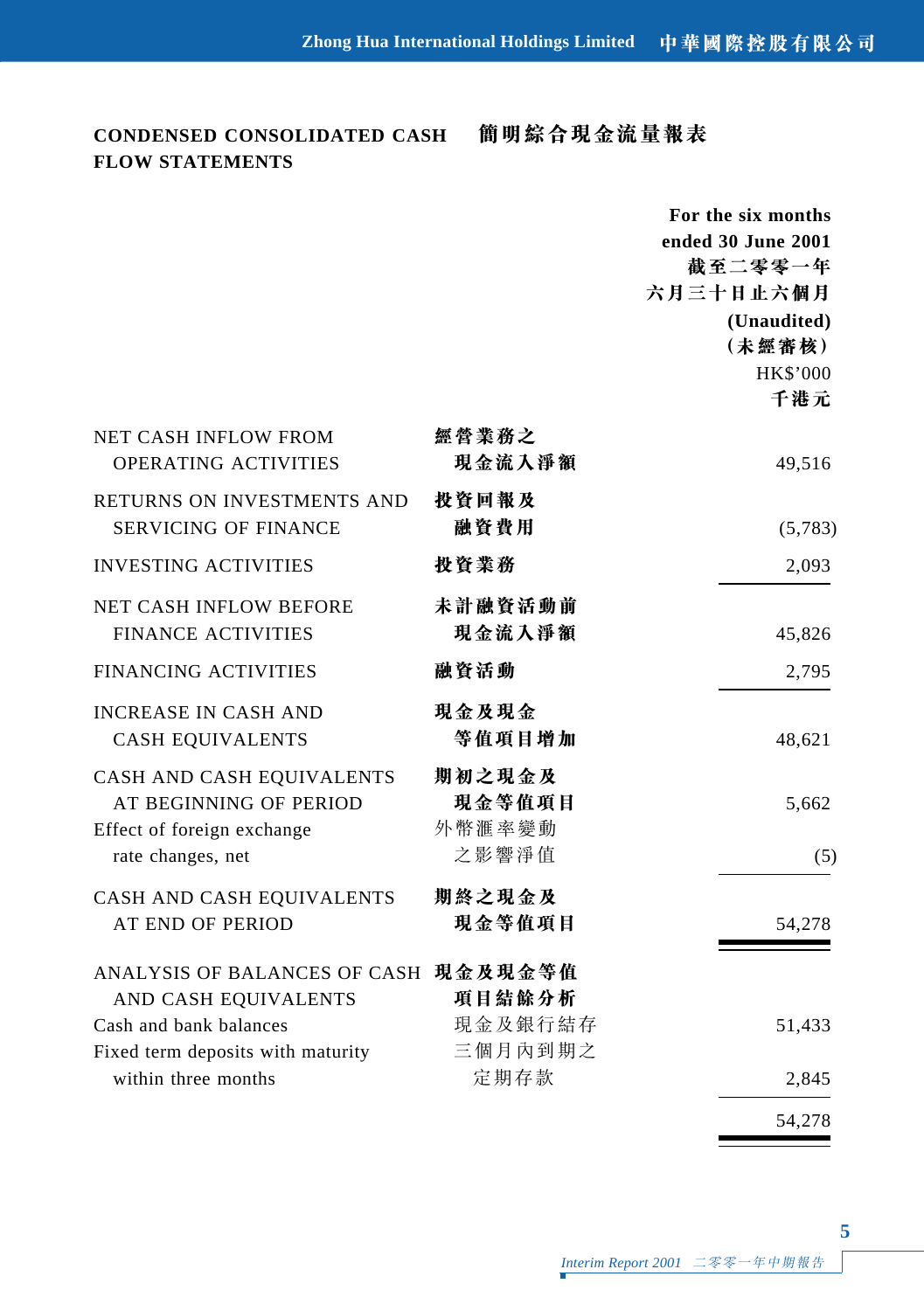### **1. ACCOUNTING POLICIES**

The unaudited interim financial statements are prepared in accordance with Hong Kong Statement of Standard Accounting Practice ("SSAP") 25 "Interim Financial Reporting" issued by the Hong Kong Society of Accountants except that the comparative amounts for the consolidated Cash Flow Statement have not been presented as the Company has taken advantage of the transitional provision set out in the Main Board Listing Rules of The Stock Exchange of Hong Kong Limited (the "Listing Rules"). The accounting policies and basis of preparation used in the preparation of the interim financial statements are the same as those used in the Group's audited financial statements for the year ended 31 December 2000, except in relation to SSAP 9 (revised) "Events after the Balance Sheet Date" and SSAP 30 "Business Combinations".

Following the adoption of SSAP 9 (revised), whereby dividends proposed after the balance sheet date should not be recognised as a liability at the balance sheet date, the final dividend proposed for the year ended 31 December 2000 of HK\$7,152,000, classified as a current liability at 31 December 2000, has been reclassified and shown as the shareholders' equity. There is no impact on the profit and loss account as a result of this change.

The principal impact of adopting SSAP 30 is the disclosure of goodwill as an asset in the balance sheet and the amortisation of this goodwill over its estimated useful life to the profit and loss account.

#### **1. 會計政策**

未經審核財務報表乃根據香港會計師公會 頒佈之香港會計實務準則(「會計實務準 則」)第25條「中期財務申報」而編製。惟由 於本公司引用香港聯合交易所有限公司主 板上市規則(「上市規則」)所載之過渡性 條文,因此並無早列綜合現金流量表之比 較金額。除了有關會計實務準則第9條(修 訂本)「結賬日後事項」及第30條「企業合 併」外,本中期財務報表所採用之會計政策 及編製基準與編製二零零零年十二月三十 一日止年度已審核財務報表相同。

因採用會計實務準則第9條(修訂本),於結 算日後擬派之股息不能於結算日列為流動 負債,因此,於二零零零年十二月三十一日 列為流動負債之擬派末期股息為數 7,152,000港元已重新分類並列於股東權益 中。此改變對損益賬並無任何影響。

採用會計實務準則第30條之主要影響為將 商譽披露為資產負債表內之資產並將此商 譽按其預計可使用年期在損益表內攤銷。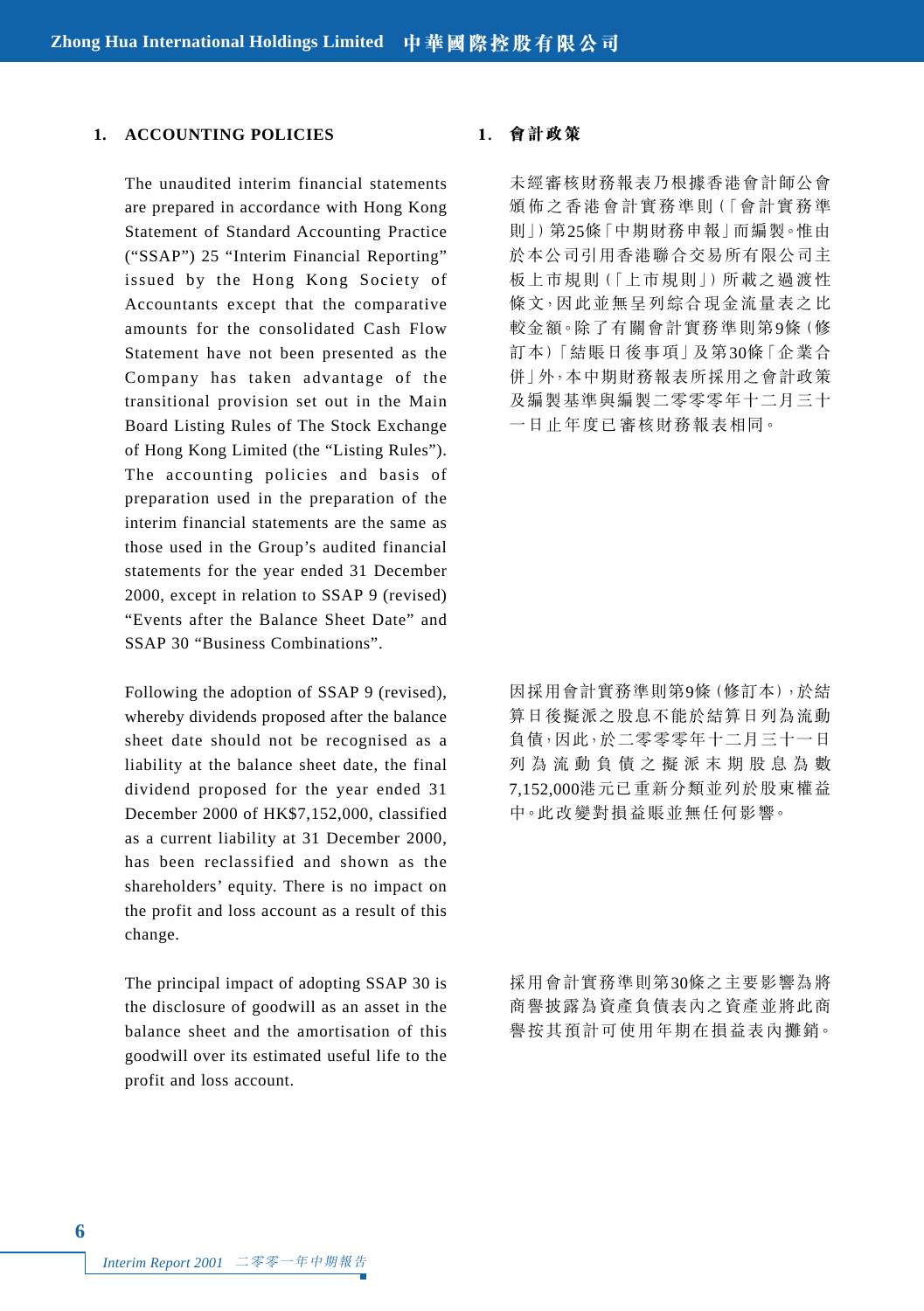## **2. SEGMENTAL INFORMATION**

An analysis of the Group's turnover and contribution to profit before tax by operating activity is as follows:

## **2. 分類資料**

本集團按經營業務劃分之營業額及除稅前 溢利所作貢獻之分析如下:

|                                   |          |                 |                       | Contribution to profit |                       |
|-----------------------------------|----------|-----------------|-----------------------|------------------------|-----------------------|
|                                   |          |                 | Turnover              |                        | before tax            |
|                                   |          |                 | 營業額                   |                        | 除税前溢利貢獻               |
|                                   |          |                 | For the six months    |                        | For the six months    |
|                                   |          |                 | ended 30 June,        |                        | ended 30 June,        |
|                                   |          | 截至六月三十日         |                       | 截至六月三十日                |                       |
|                                   |          | 止六個月            |                       | 止六個月                   |                       |
|                                   |          | 2001            | 2000                  | 2001                   | 2000                  |
|                                   |          |                 | 二零零一年 二零零零年           |                        | 二零零一年 二零零零年           |
|                                   |          |                 | (Unaudited)<br>(未經審核) |                        | (Unaudited)<br>(未經審核) |
|                                   |          | <b>HK\$'000</b> | HK\$'000              | <b>HK\$'000</b>        | HK\$'000              |
|                                   |          | 千港元             | 千港元                   | 千港元                    | 千港元                   |
| By operating activity:            | 按經營業務劃分: |                 |                       |                        |                       |
| Sale and pre-sale of properties   | 銷售及預售物業  | 127,523         | 54,917                | 60,338                 | 29,180                |
| 物業投資<br>Property investment       |          | 1,816           | 2,363                 | 1,816                  | 2,363                 |
|                                   |          | 129,339         | 57,280                | 62,154                 | 31,543                |
| 其他收益:<br>Other revenue:           |          |                 |                       |                        |                       |
| Sale and pre-sale of properties   | 銷售及預售物業  |                 |                       | 530                    | 738                   |
| 物業投資<br>Property investment       |          |                 |                       | 452                    | 11                    |
| 投資控股<br>Investment holding        |          |                 |                       | 15,752                 |                       |
|                                   |          |                 |                       | 16,734                 | 749                   |
| 開 支:<br>Expenses:                 |          |                 |                       |                        |                       |
| Selling and distribution costs:   | 銷售及經銷費用: |                 |                       |                        |                       |
| Sale and pre-sale of properties   | 銷售及預售物業  |                 |                       | (7,613)                | (3,886)               |
| 行政開支:<br>Administrative expenses: |          |                 |                       |                        |                       |
| Sale and pre-sale of properties   | 銷售及預售物業  |                 |                       | (15,626)               | (14, 542)             |
| Property investment               | 物業投資     |                 |                       | (647)                  | (481)                 |
|                                   |          |                 |                       | (16, 273)              | (15, 023)             |
| Other operating expenses:         | 其他經營開支:  |                 |                       |                        |                       |
| Sale and pre-sale of properties   | 銷售及預售物業  |                 |                       |                        | (95)                  |
|                                   |          |                 |                       |                        | (95)                  |
| 財務費用:<br>Finance costs:           |          |                 |                       |                        |                       |
| Sale and pre-sale of properties   | 銷售及預售物業  |                 |                       | (1, 143)               | (8)                   |
| Property investment               | 物業投資     |                 |                       | (172)                  |                       |
|                                   |          |                 |                       | (1,315)                | (8)                   |
| 除税前溢利<br>Profit before tax        |          |                 |                       | 53,687                 | 13,280                |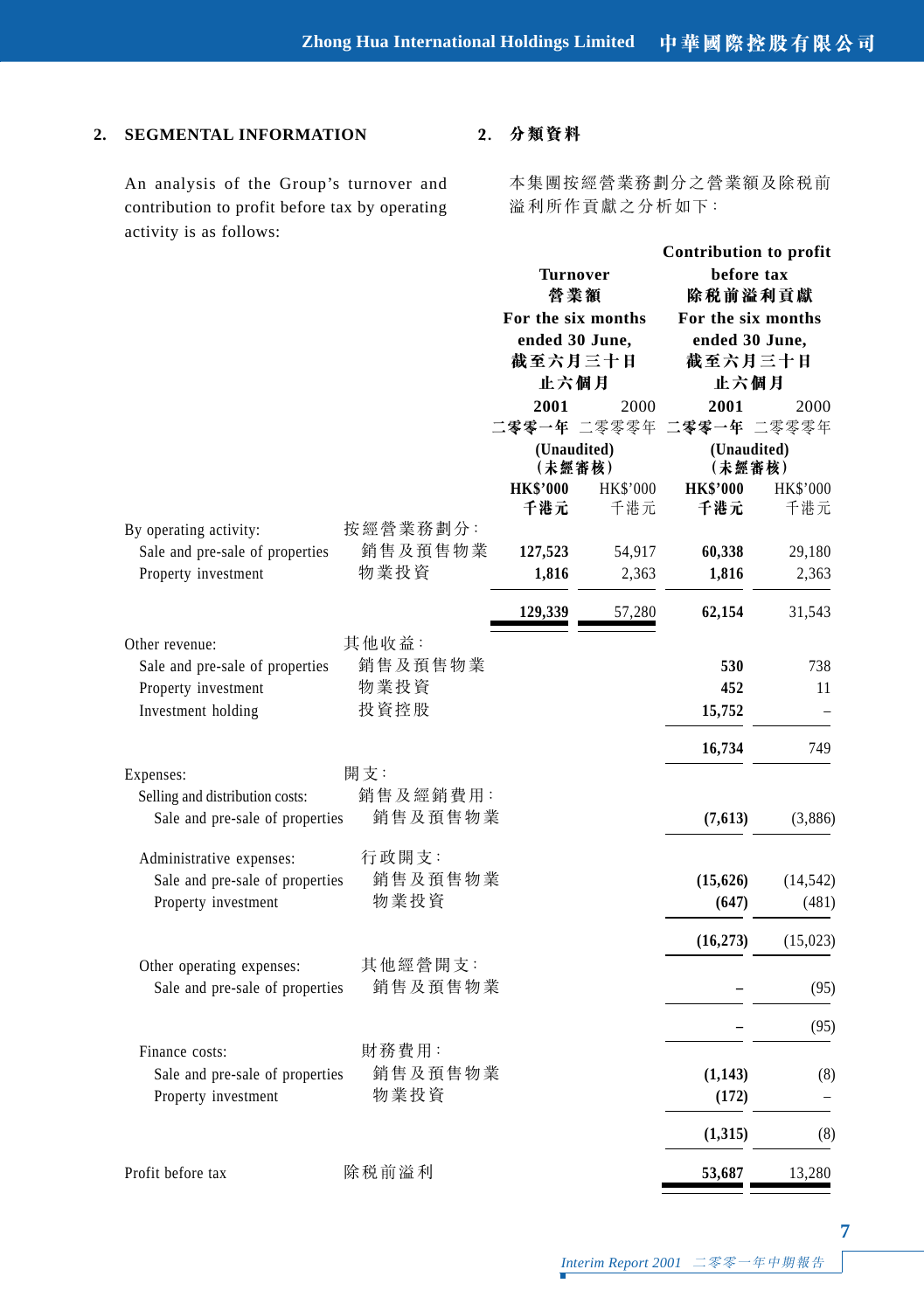#### **2. SEGMENTAL INFORMATION** *(Con't)*

The Group's turnover and contribution to profit before tax are principally derived from operations in Mainland China and accordingly, an analysis of such activities by geographical area of operations is not shown.

#### **3. PROFIT FROM OPERATING ACTIVITIES**

Profit from operating activities is arrived after charging/(crediting) the following items:

#### **2. 分類資料**(續)

由於本集團之營業額及除稅前溢利貢獻主 要來自中國大陸之業務,故此並無呈列以 經營業務地區劃分之分析。

## **3. 經營溢利**

經營溢利乃經扣除/(計入)下列各項:

|                                  |          | For the six months |             |  |
|----------------------------------|----------|--------------------|-------------|--|
|                                  |          | ended 30 June      |             |  |
|                                  |          | 截至六月三十日            |             |  |
|                                  |          | 止六個月<br>2000       |             |  |
|                                  |          | 2001               |             |  |
|                                  |          | 二零零一年              | 二零零零年       |  |
|                                  |          | (Unaudited)        | (Unaudited) |  |
|                                  |          | (未經審核)             | (未經審核)      |  |
|                                  |          | <b>HK\$'000</b>    | HK\$'000    |  |
|                                  |          | 千港元                | 千港元         |  |
| Cost of inventories sold         | 已售存貨成本   | 67,185             | 25,737      |  |
| Depreciation                     | 折舊       | 1,558              | 910         |  |
| Interest income                  | 利息收入     | (31)               | (274)       |  |
| Gain on disposal of subsidiaries | 出售附屬公司收益 | (15, 752)          |             |  |

## **4. FINANCE COSTS 4. 財務費用**

|                                                     |                    | For the six months<br>ended 30 June<br>截至六月三十日<br>止六個月 |                       |
|-----------------------------------------------------|--------------------|--------------------------------------------------------|-----------------------|
|                                                     |                    | 2001<br>二零零一年                                          | 2000<br>二零零零年         |
|                                                     |                    | (Unaudited)<br>(未經審核)                                  | (Unaudited)<br>(未經審核) |
|                                                     |                    | <b>HK\$'000</b><br>千港元                                 | HK\$'000<br>千港元       |
| Interest expenses on bank<br>loans wholly repayable | 須於五年內悉數<br>償還之銀行貸款 |                                                        |                       |
| within five years                                   | 利息開支               | 5,815                                                  | 6,401                 |
| Less: Interest capitalised                          | 減:撥充資本之利息          | (4,500)                                                | (6, 393)              |
|                                                     |                    | 1,315                                                  | 8                     |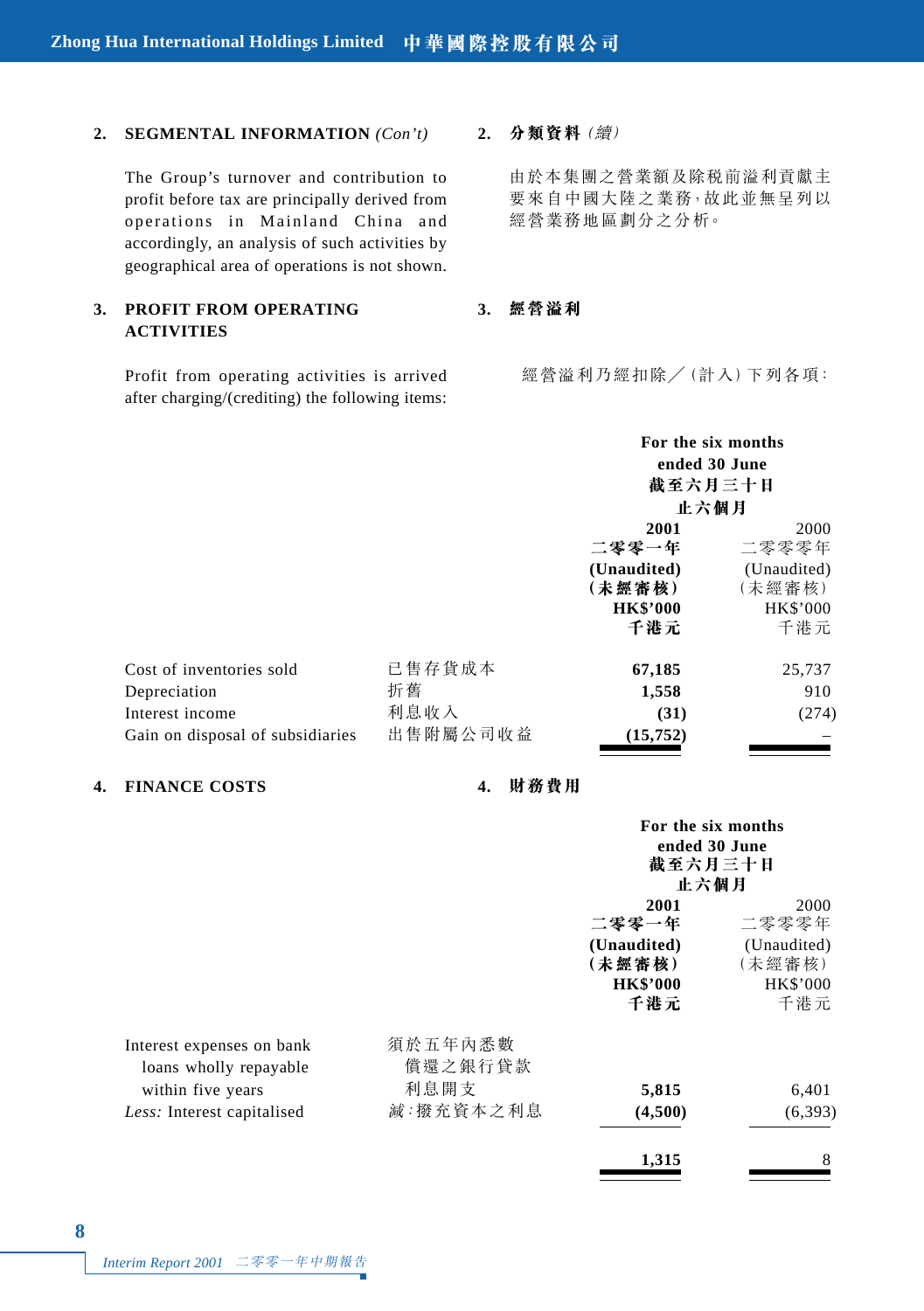**5. TAX 5. 稅項**

|           | 截至六月三十日<br>止六個月 | For the six months<br>ended 30 June |
|-----------|-----------------|-------------------------------------|
|           | 2001            | 2000                                |
|           | 二零零一年           | 二零零零年                               |
|           | (Unaudited)     | (Unaudited)                         |
|           | (未經審核)          | (未經審核)                              |
|           | <b>HK\$'000</b> | HK\$'000                            |
|           | 千港元             | 千港元                                 |
| ıd China, |                 |                                     |
|           |                 |                                     |

The Company and its subsidiaries in Mainlan

Mainland China tax has been calculated on the taxable income of subsidiaries operating in Mainland China at the applicable rates. No provision for deferred tax has been made as the Directors consider that a liability is not expected to crystallise in the foreseeable future.

#### **6. INTERIM DIVIDEND**

The Directors have resolved to declare an interim dividend of HK0.2 cent per share for the six months ended 30 June 2001 (after subdivision of shares on 9 August 2001) to the shareholders whose names appear on the Register of Members of the Company on Wednesday, 21 November 2001.

## **7. EARNINGS PER SHARE**

The calculation of basic earnings per share is based on the net profit attributable to shareholders of HK\$38,002,000 (2000: HK\$7,626,000) and the weighted average number of 2,980,016,725 shares (2000: 2,980,016,725 shares) in issue during the period under review. The weighted average number of shares outstanding for the six months ended 30 June 2001 and 2000 has been retrospectively adjusted for the effect of the subdivision of shares with effect from 9 August 2001. Diluted earnings per share for the six months ended 30 June 2001 and 2000 has not been calculated as no diluting events existed during these period.

中國大陸稅項乃按於中國大陸營運之附屬 公司之應課稅收入以適用稅率計算。由於 董事認為負債不會於可見將來變現,故未 作出遞延税項撥備。

#### **6. 中期股息**

董事議決向於二零零一年十一月二十一日 (星期三)名列本公司股東名冊之股東派發 截至二零零一年六月三十日止六個月之中 期股息每股0.2港仙(於二零零一年八月九 日股份拆細後)。

#### **7. 每股盈利**

每股基本盈利乃按股東應佔純利 38,002,000港元(二零零零年:7,626,000港 元)及回顧期內已發行加權平均股數 2,980,016,725股( 二 零 零 零 年: 2,980,016,725股)計算。截至二零零一年及 二零零零年六月三十日止六個月之已發行 股份加權平均數已作出追朔調整,以反映 二零零一年八月九日起生效之股份拆細。 由於有關期間內並無出現有攤薄影響的事 項,因此並無計算截至二零零一年及二零 零零年六月三十日止六個月之每股攤薄盈 利。

other than Hong Kong

本公司及其於中國大陸之附屬公司 (不包括香港) **15,610** 5,657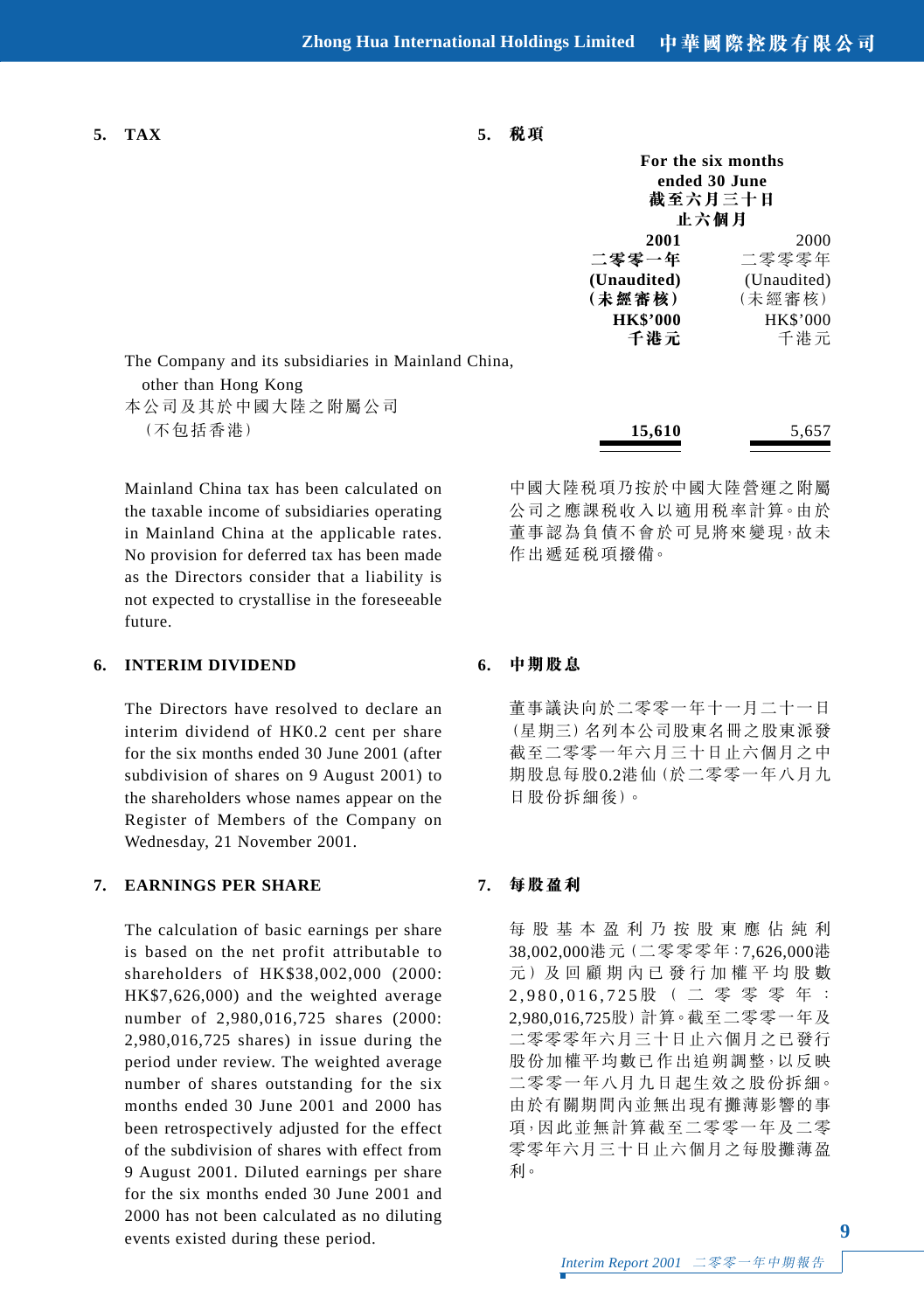## **8. TRADE RECEIVABLES**

The aged analysis of the Group's trade receivables at the balance sheet date is as follows:

## **8. 貿易應收款項**

本集團貿易應收款項於結算日之賬齡分析 如下:

|                                          |                   | <b>30 June 2001</b><br>二零零一年<br>六月三十日<br>(Unaudited)<br>(未經審核)<br>HK\$'000 Percentage |     | 31 December 2000<br>二零零零年<br>十二月三十一日<br>(Audited)<br>(經審核)<br>HK\$'000 Percentage |     |
|------------------------------------------|-------------------|---------------------------------------------------------------------------------------|-----|-----------------------------------------------------------------------------------|-----|
|                                          |                   | 千港元                                                                                   | 百分比 | 千港元                                                                               | 百分比 |
| Within 6 months<br>More than 6 months to | 6個月內<br>超過6個月至1年內 | 9,632                                                                                 | 7   | 23,432                                                                            | 13  |
| within 1 year                            |                   | 16,335                                                                                | 11  | 8,709                                                                             | 5   |
| More than 1 year to<br>within 2 years    | 超過1年至2年內          | 8,988                                                                                 | 6   | 29,183                                                                            | 16  |
| More than 2 years to<br>within 3 years   | 超過2年至3年內          | 26,391                                                                                | 18  | 20,138                                                                            | 10  |
| Over 3 years                             | 超過3年              | 45,381                                                                                | 31  | 29,317                                                                            | 16  |
| Not due at<br>balance sheet date         | 於結算日<br>仍未到期      | 37,903                                                                                | 27  | 74,227                                                                            | 40  |
|                                          |                   | 144,630                                                                               | 100 | 185,006                                                                           | 100 |
| Provisions for                           | 呆賬撥備              |                                                                                       |     |                                                                                   |     |
| doubtful debts                           |                   | (14, 736)                                                                             |     | (14, 736)                                                                         |     |
|                                          |                   | 129,894                                                                               |     | 170,270                                                                           |     |
| Portion classified as<br>current assets  | 列為流動資產<br>之部份     | (93,798)                                                                              |     | (134,769)                                                                         |     |
| Non-current assets                       | 非流動資產             | 36,096                                                                                |     | 35,501                                                                            |     |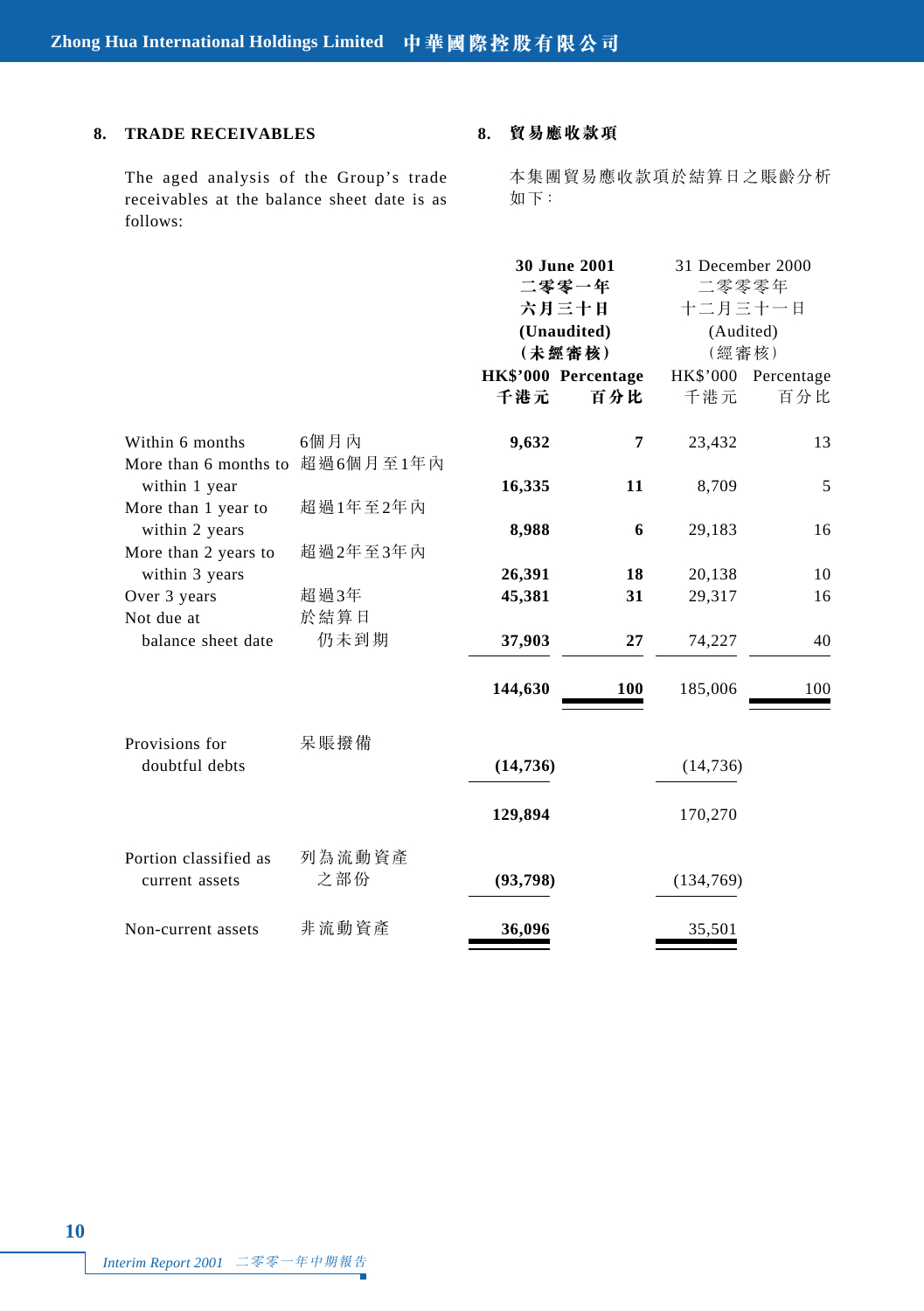#### **8. TRADE RECEIVABLES** *(Con't)*

The Group generally grants a credit term of four to six months to the customers.

The Group's trade receivables are aged based on the due date of instalments as stipulated in the sales contracts.

The Building ownership certificate is held by the Group until the contracted amount and related expenses of the property have been fully settled.

**8. 貿易應收款項**(續)

本集團一般授予買家4至6個月信貸期。

本集團貿易應收款項之賬齡根據銷售協議 所列分期付款到期日計算。

樓宇房產權證將由本集團持有,直至收購 價及有關物業之開支已全數償還為止。

## **9. TRADE PAYABLES**

The aged analysis of the Group's trade payables at the balance sheet date is as follows:

### **9. 貿易應付款項**

本集團之貿易應付款項之賬齡分析如下:

|                                        |           |         | 30 June 2001<br>二零零一年<br>六月三十日 | 31 December 2000<br>二零零零年<br>十二月三十一日 |            |
|----------------------------------------|-----------|---------|--------------------------------|--------------------------------------|------------|
|                                        |           |         | (Unaudited)<br>(未經審核)          | (Audited)<br>(經審核)                   |            |
|                                        |           |         | HK\$'000 Percentage            | HK\$'000                             | Percentage |
|                                        |           | 千港元     | 百分比                            | 千港元                                  | 百分比        |
| Within 6 months                        | 6個月       | 39,941  | 30                             | 7,893                                | 8          |
| More than 6 months to<br>within 1 year | 超過6個月至1年內 | 7,884   | 6                              | 2,095                                | 2          |
| More than 1 year to                    | 超過1年至2年內  |         |                                |                                      |            |
| within 2 years                         |           | 1,985   | 1                              | 23,258                               | 22         |
| More than 2 years to                   | 超過2年至3年內  |         |                                |                                      |            |
| within 3 years                         |           | 21,870  | 17                             | 16,204                               | 16         |
| Over 3 years                           | 超過3年      | 60,214  | 46                             | 55,434                               | 52         |
|                                        |           | 131,894 | 100                            | 104,884                              | 100        |

The Group's trade payables are aged based on the date of goods or services received.

本集團貿易應付款項之賬齡分析根據貨物 或服務提供日起計算。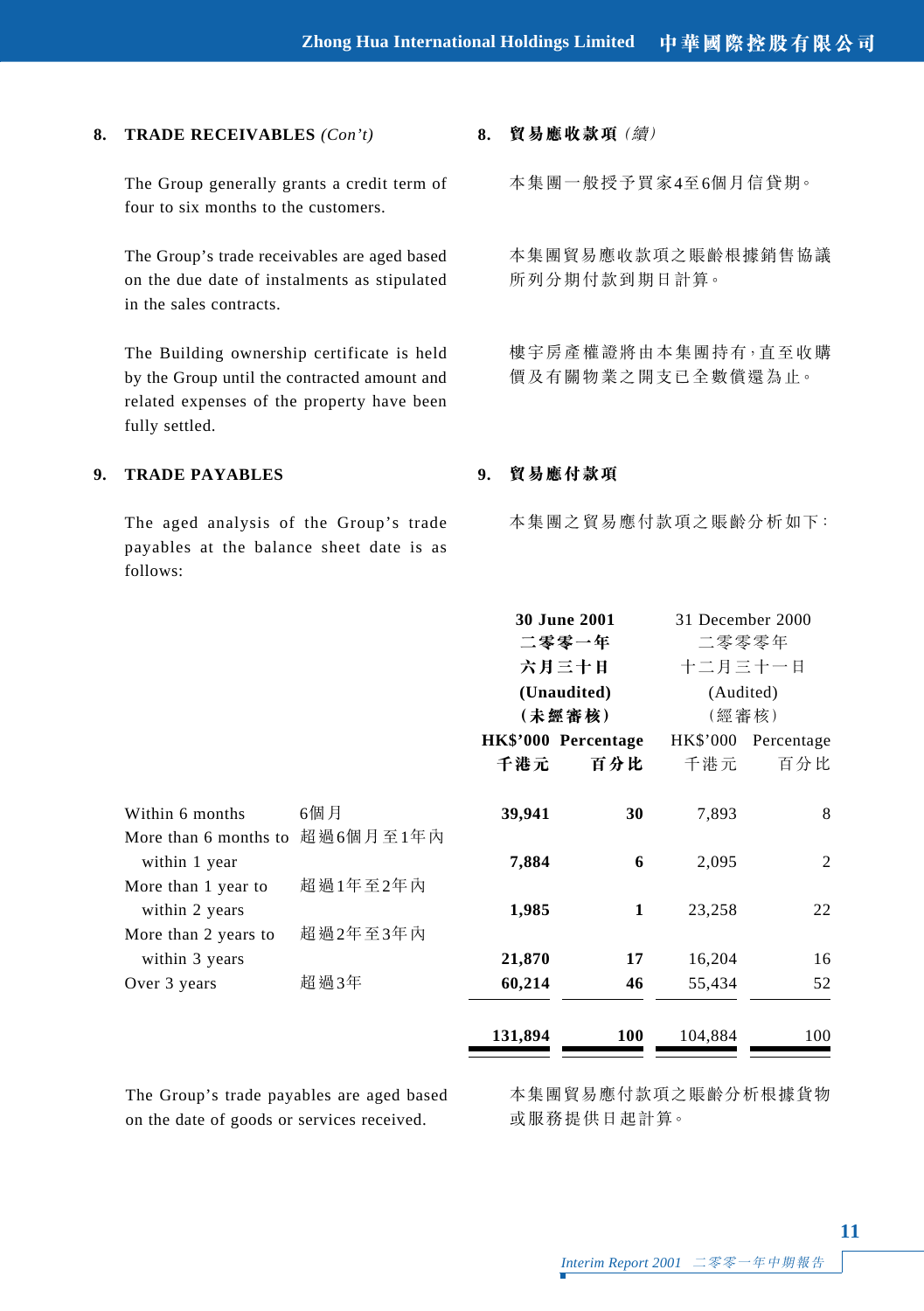## **10. RESERVES 10. 儲備**

|                                    |            |                          |                     | Investment      |                 |                 |                 |
|------------------------------------|------------|--------------------------|---------------------|-----------------|-----------------|-----------------|-----------------|
|                                    |            | <b>Share</b>             |                     | properties      | Exchange        |                 |                 |
|                                    |            |                          | premium Contributed | revaluation     | fluctuation     | Retained        |                 |
|                                    |            | account                  | surplus             | reserve         | reserve         | profits         | Total           |
|                                    |            | 股份                       |                     | 投資物業            | 滙兑波動            |                 |                 |
|                                    |            | 溢價賬                      | 繳入盈餘                | 重估儲備            | 儲備              | 保留溢利            | 合計              |
|                                    |            | <b>HK\$'000</b>          | <b>HK\$'000</b>     | <b>HK\$'000</b> | <b>HK\$'000</b> | <b>HK\$'000</b> | <b>HK\$'000</b> |
|                                    |            | 千港元                      | 千港元                 | 千港元             | 千港元             | 千港元             | 千港元             |
| At 1 January 2001 (Audited)        | 於二零零一年一月一日 |                          |                     |                 |                 |                 |                 |
|                                    | (經審核)      | 220,002                  | 86,218              | 217,712         | 9,592           | 231,655         | 765,179         |
| Exchange adjustment on translation | 换算海外附屬公司之  |                          |                     |                 |                 |                 |                 |
| of overseas subsidiaries           | 滙兑調整       |                          |                     |                 | (399)           |                 | (399)           |
| Realisation of reserve on partial  | 出售部份投資物業   |                          |                     |                 |                 |                 |                 |
| release of investment properties   | 而變現之儲備     |                          | $\equiv$            | (9, 334)        |                 |                 | (9, 334)        |
| Profit for the period              | 期內溢利       | $\overline{\phantom{0}}$ |                     |                 |                 | 38,002          | 38,002          |
| Proposed interim dividends         | 擬派之中期股息    | $\overline{\phantom{0}}$ | (5,960)             |                 |                 |                 | (5,960)         |
| At 30 June 2001                    | 於二零零一年     |                          |                     |                 |                 |                 |                 |
| (Unaudited)                        | 六月三十日      |                          |                     |                 |                 |                 |                 |
|                                    | (未經審核)     | 220,002                  | 80,258              | 208,378         | 9,193           | 269,657         | 787,488         |

#### **11. CONTINGENT LIABILITIES**

#### **11. 或然負債**

At the balance sheet date, the Group's contingent liabilities not provided for in the financial statements were as follows:

於結算日,本集團並未於財務報表作出撥 備之或然負債如下:

| 30 June         | 31 December |
|-----------------|-------------|
| 2001            | 2000        |
| 二零零一年           | 二零零零年       |
| 六月三十日           | 十二月三十一日     |
| (Unaudited)     | (Audited)   |
| (未經審核)          | (經審核)       |
| <b>HK\$'000</b> | HK\$'000    |
| 千港元             | 千港元         |

Guarantees given for mortgage loans granted

by banks to certain purchasers of the Group's properties

就銀行向本集團物業若干買家批出之

按揭貸款所作之擔保

| 330,932 | 242,383 |
|---------|---------|
|         |         |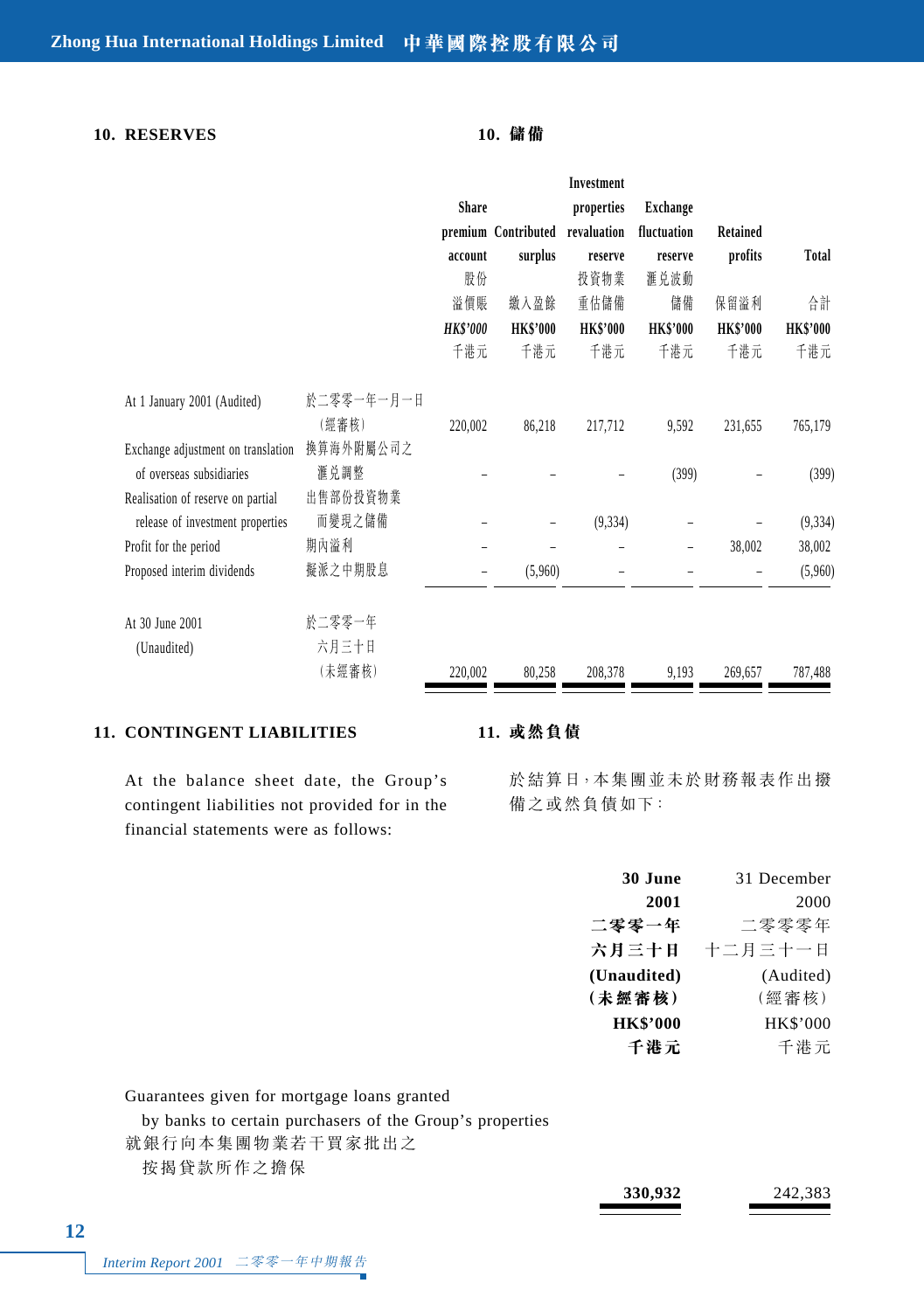### **12. PLEDGE OF ASSETS**

The Group's bank loans and borrowings were secured by certain of the Group's investment properties, properties under development and completed properties for sale.

#### **13. COMMITMENTS**

**(a) Capital commitments**

### **12. 資產抵押**

本集團銀行貸款及借貸乃以本集團若干投 資物業、發展中物業及已落成待售之物業 作抵押。

#### **13. 承擔**

**(a) 資本承擔**

|                                                                        |                    |                 | Group<br>本集團 |
|------------------------------------------------------------------------|--------------------|-----------------|--------------|
|                                                                        |                    | 30 June         | 31 December  |
|                                                                        |                    | 2001            | 2000         |
|                                                                        |                    | 二零零一年           | 二零零零年        |
|                                                                        |                    | 六月三十日           | 十二月三十一日      |
|                                                                        |                    | (Unaudited)     | (Audited)    |
|                                                                        |                    | (未經審核)          | (經審核)        |
|                                                                        |                    | <b>HK\$'000</b> | HK\$'000     |
|                                                                        |                    | 千港元             | 千港元          |
| Capital commitments in respect<br>of property development<br>projects: | 有關物業發展項目之<br>資本承擔: |                 |              |
| Contracted, but not                                                    | 已訂約但未撥備            |                 |              |
| provided for                                                           |                    | 163,073         | 197,350      |
|                                                                        |                    | 163,073         | 197,350      |
| Capital commitments in respect                                         | 向一間共同控制機構          |                 |              |
| of capital contributions to a<br>jointly-controlled entity:            | 注資之資本承擔:           |                 |              |
| Contracted, but not                                                    | 已訂約但未撥備            |                 |              |
| provided for                                                           |                    |                 | 132,090      |
|                                                                        |                    | 163,073         | 329,440      |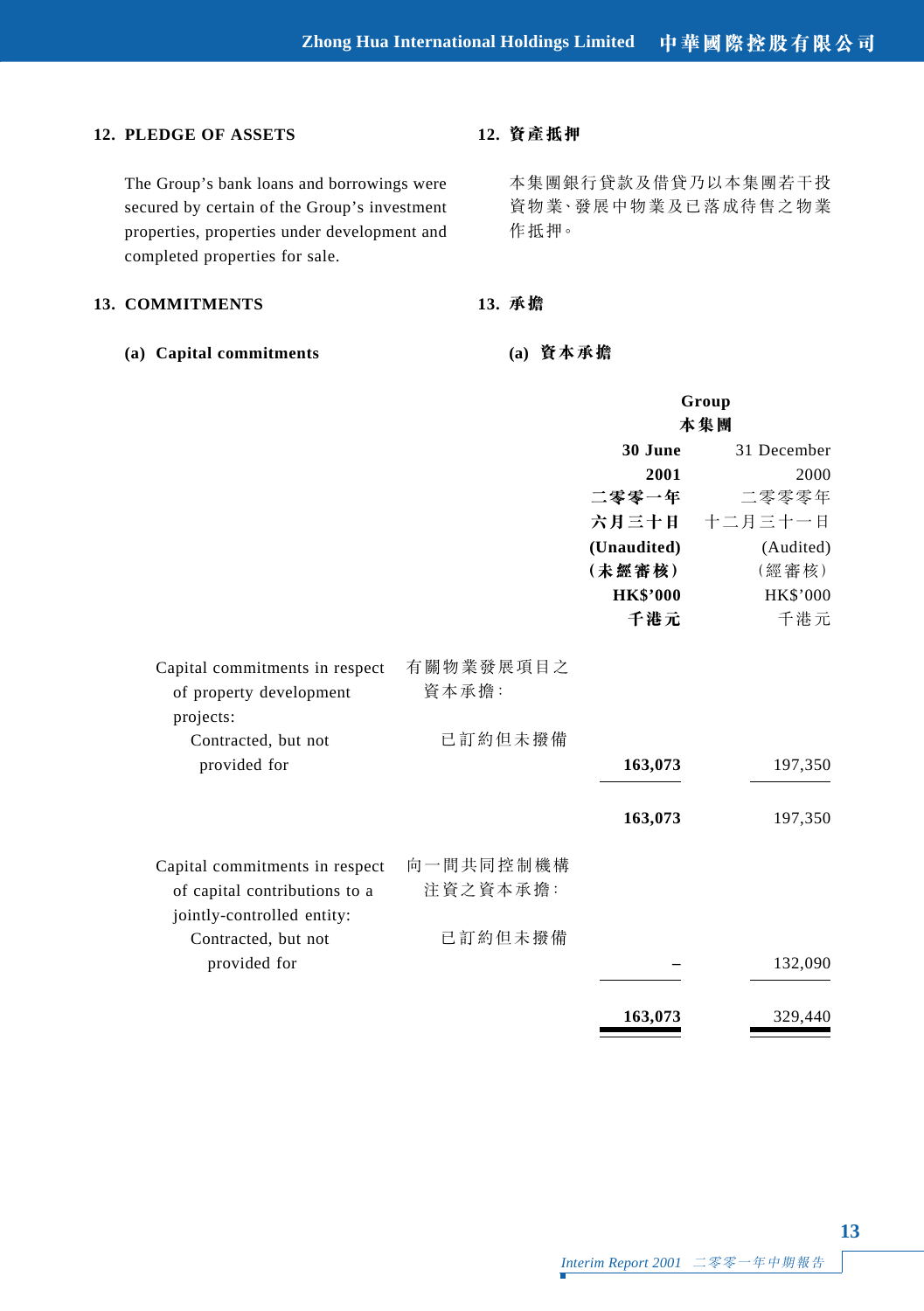**13. COMMITMENTS** *(Con't)*

**13. 承擔**(續)

**(b) Commitments under operating leases**

**(b) 經營租約承擔**

|                            |           |                 | Group         |
|----------------------------|-----------|-----------------|---------------|
|                            |           |                 | 本集團           |
|                            |           | 30 June         | 31 December   |
|                            |           | 2001            | 2000          |
|                            |           | 二零零一年           | 二零零零年         |
|                            |           |                 | 六月三十日 十二月三十一日 |
|                            |           | (Unaudited)     | (Audited)     |
|                            |           | (未經審核)          | (經審核)         |
|                            |           | <b>HK\$'000</b> | HK\$'000      |
|                            |           | 千港元             | 千港元           |
|                            |           |                 |               |
| Annual commitments payable | 有關土地及樓宇而於 |                 |               |
| under non-cancellable      | 以下年期屆滿之   |                 |               |
| operating leases in        | 不可撇銷經營租約  |                 |               |
| respect of land and        | 每年應付之承擔:  |                 |               |
| buildings expiring:        |           |                 |               |
| Within one year            | 一年內       |                 | 720           |
| In the second to fifth     | 第二至第五年    |                 |               |
| years, inclusive           | (包括首尾兩年)  | 6,497           | 4,963         |
|                            |           | 6,497           | 5,683         |

#### **14. RELATED PARTY TRANSACTIONS**

During the period under review, the Group had the following transactions with certain companies in which the Directors have beneficial interests:

(a) On 30 May 2000, Gold Coast Department Store Company Limited and Powerex Investment Limited entered into a tenancy agreement (the "2000 Agreement") relating to the lease of a portion of the commercial podium of Phase 1 of Haizhu Peninsula Garden, Guangzhou, Mainland China with a total gross floor area of approximately 4,000 square metres at a monthly base rental of approximately HK\$249,000 (approximately RMB265,000) and a maximum monthly turnover-based rental of approximately HK\$421,000 (approximately RMB450,000).

#### **14. 關連人士交易**

本集團於回顧期內與董事擁有權益之若干 公司進行下列交易:

(a) 於二零零零年五月三十日,廣州黃金海 岸百貨有限公司與健力投資有限公司 就租用位於中國廣州建築面積約4,000 平方米之海珠半島花園第一期商業平 台之一部份訂立租賃協議(「二零零零 年協議」),每月基本租金約249,000港 元(約人民幣265,000元),另加最高約 421,000港元(約人民幣450,000元)之 營業額租金。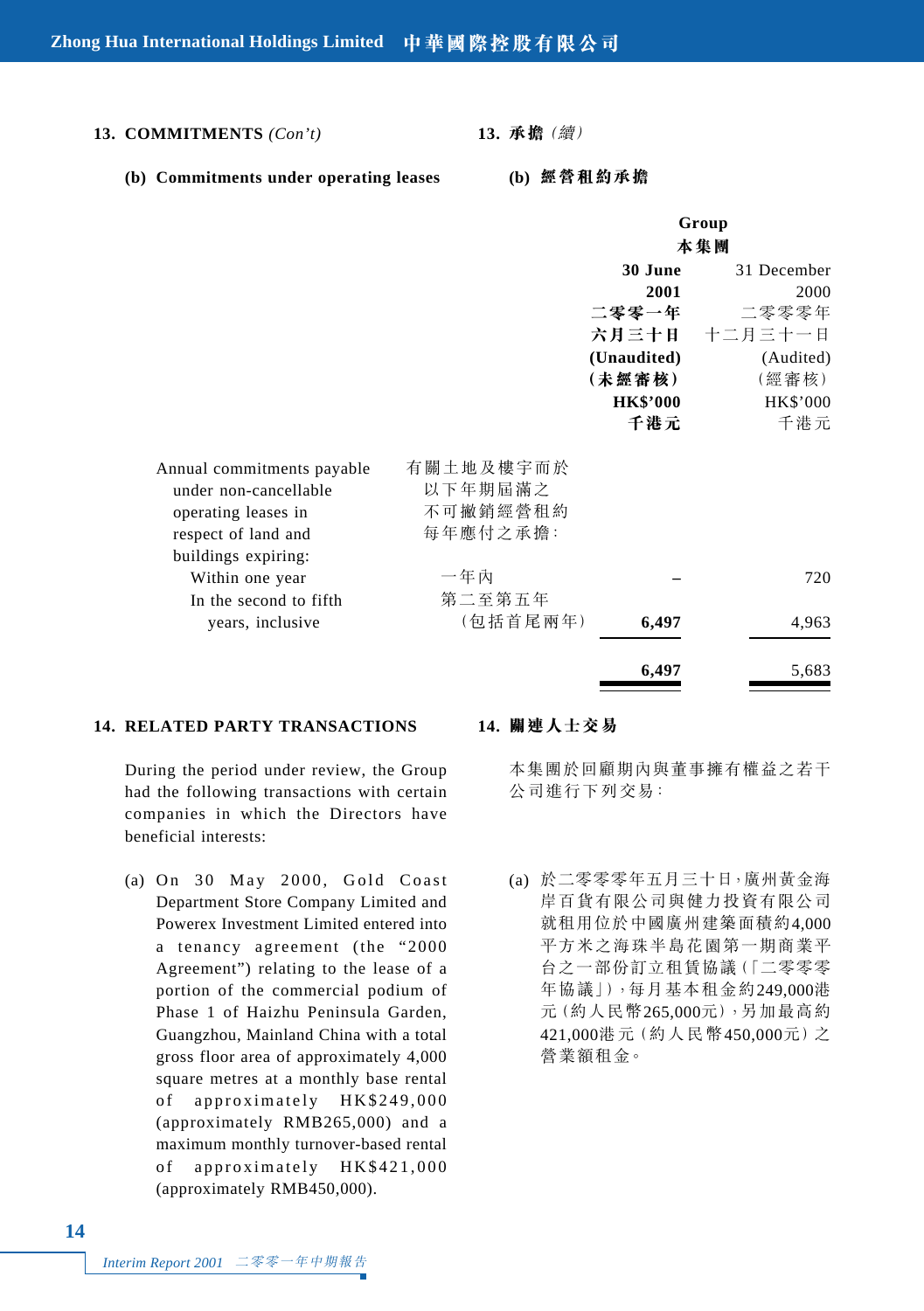**14. RELATED PARTY TRANSACTIONS** *(Con't)*

> The 2000 Agreement commenced on 1 June 2000 for a term for one year. The aggregate rental for the period from 1 January 2001 to 30 May 2001 totalled HK\$1,245,000 (approximately RMB1,325,000) and has been fully settled in accordance with the terms of the 2000 Agreement.

(b) On 1 September 2000, Ho Pak Hung, a Director of the Company, entered into an agreement with the Company to indemnify it from any losses arising from certain prepayments and investment deposits totalling approximately HK\$155,000,000 together with interest thereon whenever applicable. The full amount which totalled approximately HK\$158,000,000, has been included in the consolidated balance sheet as at 30 June 2001. The indemnity covers the period from 1 September 2000 to 31 December 2001.

On 24 April 2001, Ho Tsam Hung, Ho Kam Hung, both of whom are Directors of the Company, entered into an agreement with the Company to indemnify it from any losses arising from a receivable of approximately HK\$26,000,000, as included in the consolidated balance sheet as at 30 June 2001. The indemnity covers the period from 24 April 2001 to 31 December 2001.

#### **14. 關連人士交易**(續)

二零零零年協議自二零零零年六月一 日起為期一年,而二零零一年一月一日 至二零零一年五月三十日期間之租金 總額合共為1,245,000港元(約人民幣 1,325,000元)已根據二零零零年協議之 條款全部付清。

(b) 於二零零零年九月一日,本公司董事何 伯 雄 與 本 公 司 訂 立 協 議,共 約 155,000,000港元之若干預付款項及投 資按金所產生之虧損及有關利息作出 賠償保證,而在二零零一年六月三十日 之入賬數額合共約158,000,000港元。上 述賠償保證有效期由二零零零年九月 一日至二零零一年十二月三十一日。

> 二零零一年四月二十四日,本公司董事 何湛雄及何鑑雄與本公司訂立協議,就 於二零零一年六月三十日綜合資產負 債表所載約26,000,000港元之應收款項 所產生之任何虧損作賠償保證。上述賠 償保證有效期由二零零一年四月二十 四日至二零零一年十二月三十一日。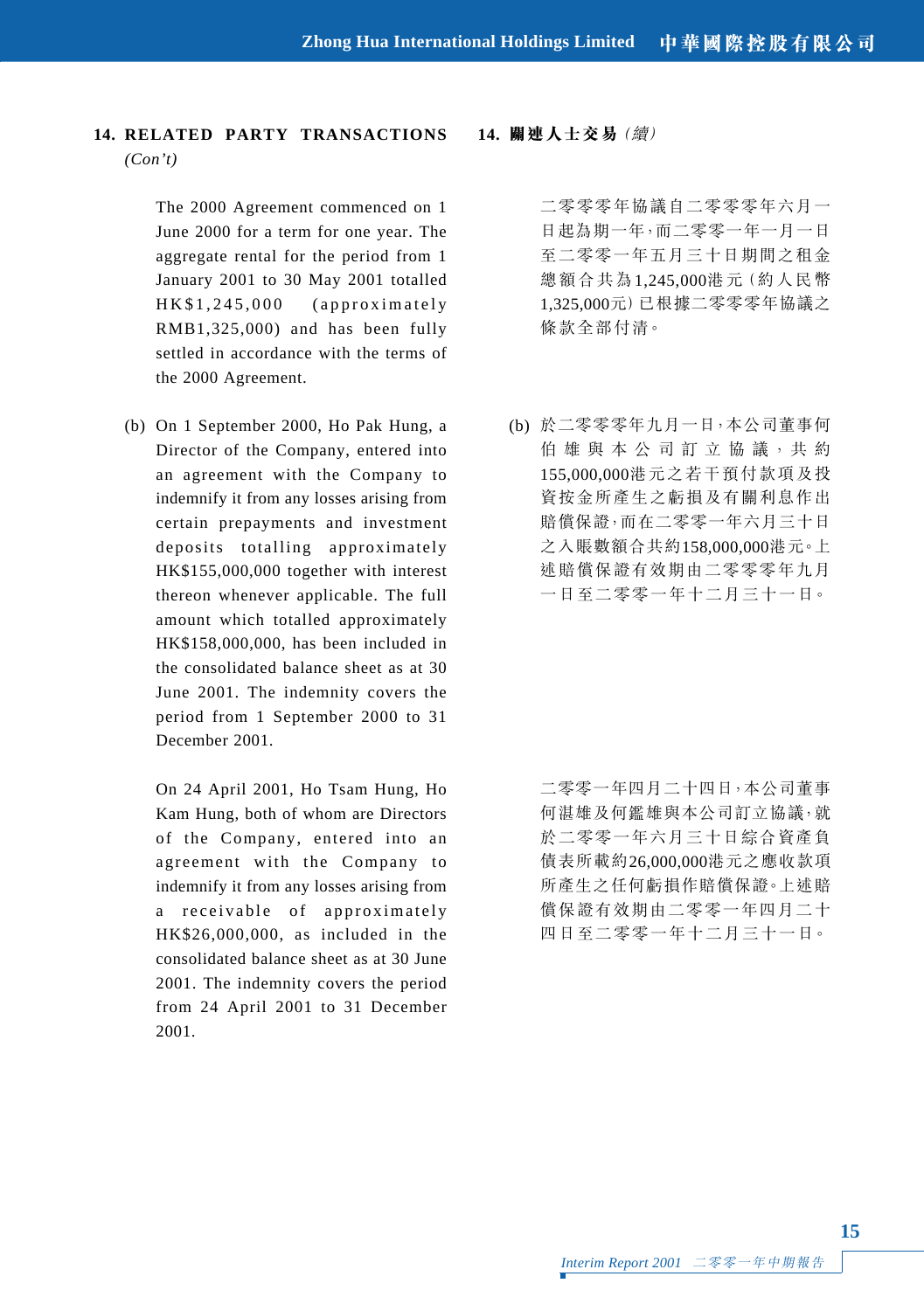#### **REVIEW OF RESULTS**

The Directors are pleased to report that the Group recorded a turnover of HK\$129,339,000, net profit from ordinary activities attributable to shareholders of HK\$38,002,000, and basic earnings per share of HK\$0.0128 for the six months ended 30 June 2001 (the "Period"). These figures represented increases of approximately 126%, 398% and 392% respectively when compared to a turnover of HK\$57,280,000, net profit from ordinary activities attributable to shareholders of HK\$7,626,000 and basic earnings per share of HK\$0.0026 (adjusted upon subdivision of shares on 9 August 2001) for the six months ended 30 June 2000. The interim results of the Group are unaudited but have been reviewed by the Audit Committee of the Company.

#### **BUSINESS REVIEW**

The Group's turnover mainly comprised pre-sale of Phase III of the residential units currently under construction from Haizhu Peninsula Garden in Guangzhou, the People's Republic of China (the "PRC") and sale of completed units from Gang Yu Square in Chongqing, the PRC, together with rental income generated from the commercial podiums located in Guangzhou and Chongqing.

## **業績回顧**

董事會欣然公佈,本集團於截至二零零一 年六月三十日止六個月錄得營業額 129,339,000港元,股東應佔日常業務純利 38,002,000港元及每股基本盈利為0.0128 港元,比較截至二零零零年六月三十日止 六個月之營業額57,280,000港元、股東應 佔日常業務純利7,626,000港元及每股基 本盈利0.0026港元(就二零零一年八月九 日股份拆細作出調整),分 別 上 升 約 126%、398%及392%。本集團之中期業績 未經審核,惟已由本公司之審核委員會審 閱。

#### **業務回顧**

本集團之營業額主要包括預售中國廣州 海珠半島花園施工中之第三期住宅單位 及出售中國重慶港渝廣場已落成之單位, 以及廣州及重慶之商業平台租金收入。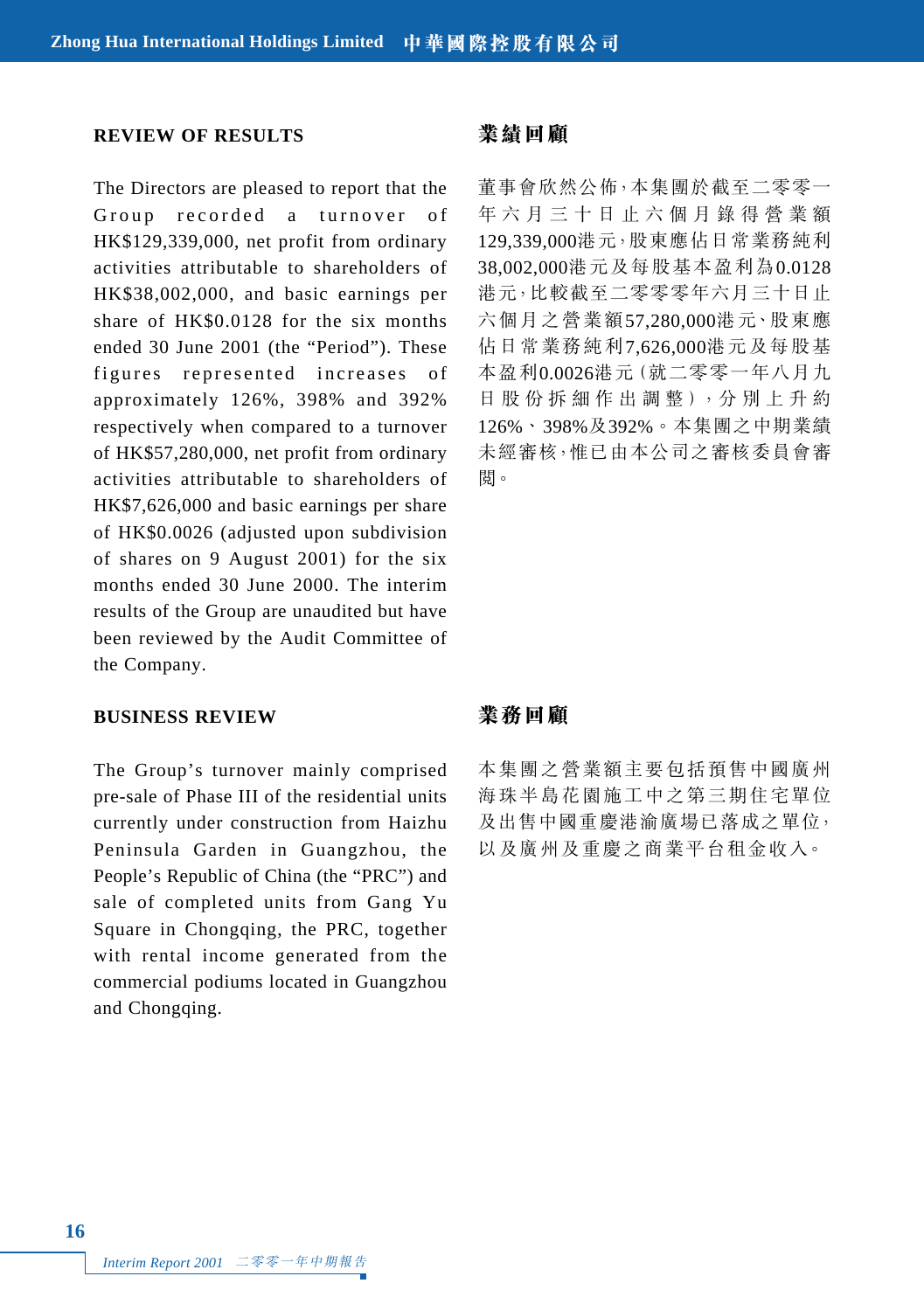#### **BUSINESS REVIEW** *(Con't)*

The improved results of the Group for the Period were mainly attributable to the satisfactory pre-sale of Phase III of Haizhu Peninsula Garden, and the gain arising from the disposal of subsidiaries during the Period. The construction of the superstructure of Phase III of Haizhu Peninsula Garden has been completed and it is anticipated that the residential units in Phase III will be available in move-in condition in early 2002. It is expected that the turnover for the Group will increase significantly upon completion of Phase III of Haizhu Peninsula Garden.

The Group has diversified into other business areas with a view to widen its business scope and to provide the Group with additional source of revenue. Apart from the core business of property development and investment, the Group is also engaged in the businesses of the sale of online English learning courses to corporate customers in the region of the PRC including Hong Kong and Macau, and the provision of exclusive technology consultancy services to 廣州市飛躍信息技 術開發有限公司 ("Fei Yue") for the setting up and development of call centers and the operation of the phone banking payment gateway in Guangdong Province excluding Shenzhen.

#### **業務回顧**(續)

期內本集團之業績有所改善,主要由於預 售海珠半島花園第三期單位之成績理想 及期內出售附屬公司產生盈利。海珠半島 花園第三期上層結構工程已完成興建,預 期第三期住宅單位將於二零零二年初可 供入住。預期本集團營業額可望於海珠半 島花園第三期竣工後大幅上升。

為了擴大業務範圍及提供額外之收入來 源,本集團已將業務多元化。除物業發展 及投資之核心業務外,本集團亦向中國地 區(包括香港及澳門)之公司客戶銷售網 上英語學習課程,以及向廣州市飛躍信息 技術開發有限公司(「飛躍」)提供獨家技 術顧問服務,在廣東省(深圳除外)設立及 開發傳呼中心及經營電話銀行繳費網閘。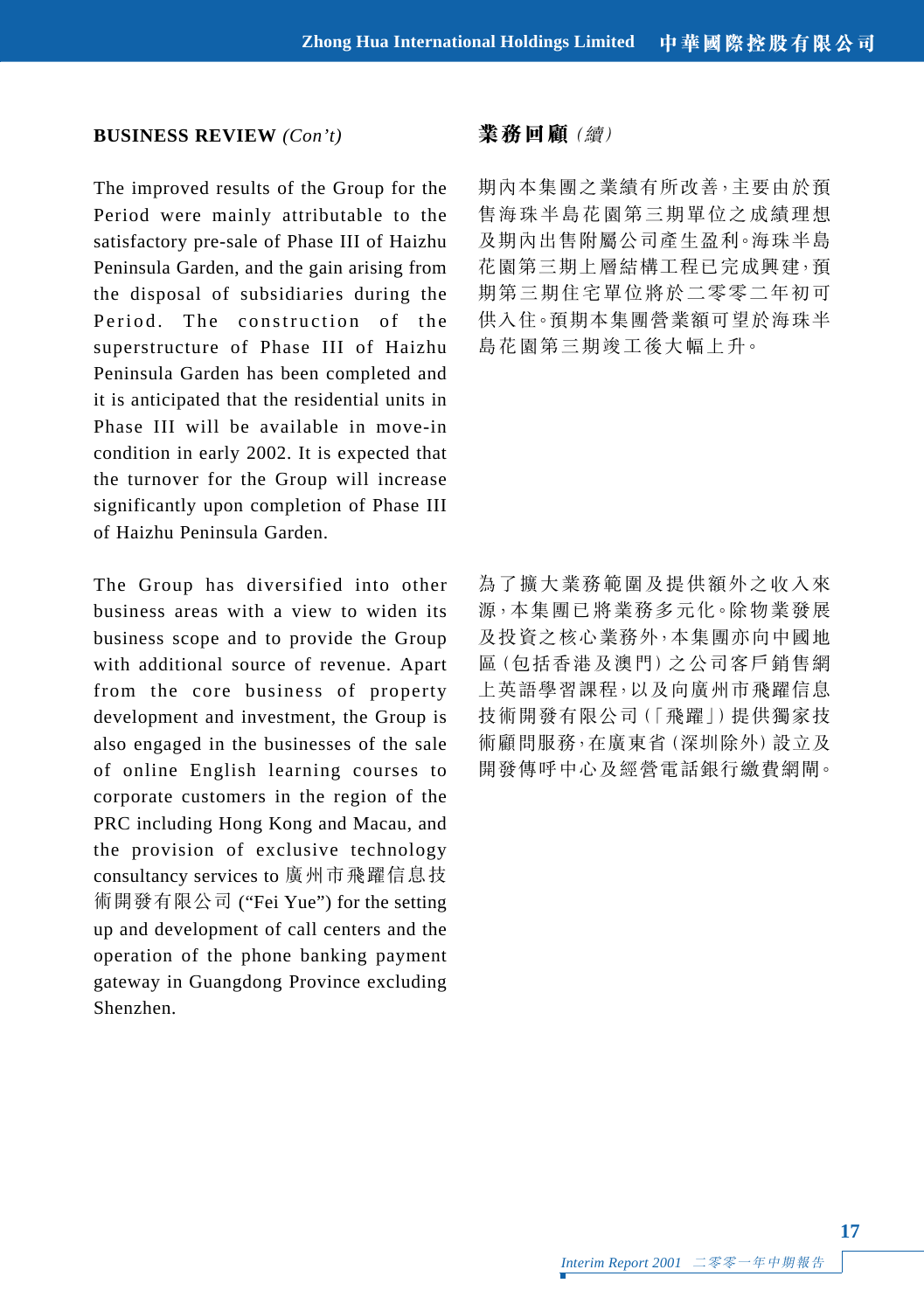#### **BUSINESS REVIEW** *(Con't)*

Upon the PRC's pending entry to the World Trade Organisation and the successful bid for the 2008 Olympic Games in Beijing, it is anticipated that the demand for English learning courses will increase dramatically and it is expected that the sale of online English learning courses will generate additional revenue for the Group in near future.

With Fei Yue successfully obtained service contracts with major telecommunication and public utility companies to serve as their phone bill payment service provider in Guangdong Province excluding Shenzhen and with Fei Yue's exclusive cooperation agreement with GNET (廣東省銀行卡網 絡服務中心) for the operation and management of a phone payment system for a term of fifteen years commencing from 28 September 2000, technology consultancy fee income arising from services rendered to Fei Yue is expected to increase in near future.

#### **業務回顧**(續)

中國加入世界貿易組織在即,加上北京成 功申辦二零零八年奧運,預料英語學習課 程之需求將大大增加,預期網上英語學習 課程之銷售將為本集團在不久將來帶來 額外收入。

隨著飛躍成功與主要電訊及公用設備公 司訂立服務合約,作為該等公司在廣東省 (深圳除外)之電話繳費服務供應商;以及 與廣東省銀行卡網絡服務中心訂立一項 由二零零零年九月二十八日起生效,為期 十五年之獨家合作協議,以經營及管理一 個電話繳費系統;預期在該等服務中向飛 躍所收取之技術顧問費用將在不久將來 有所增長。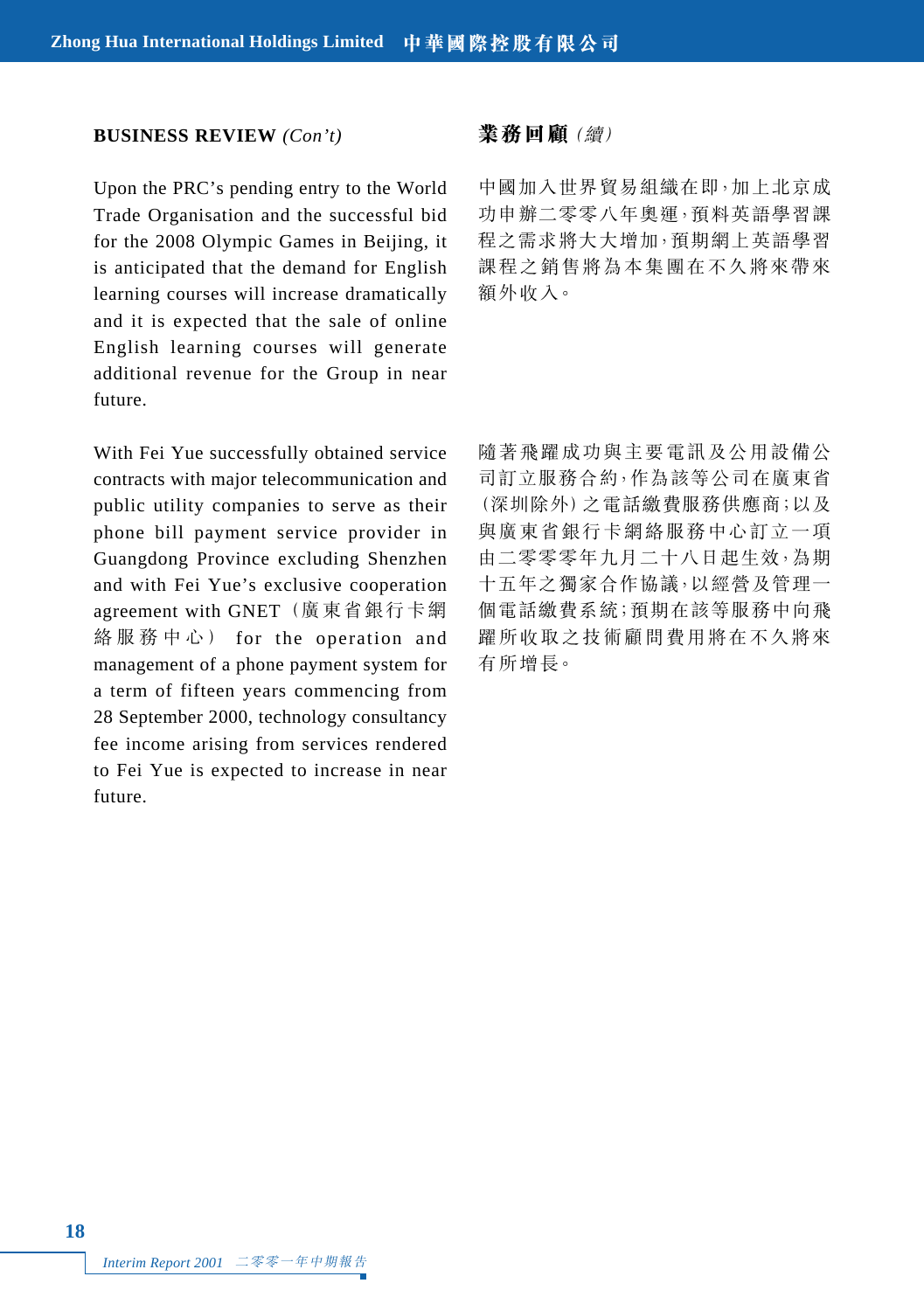## **FINANCIAL REVIEW**

## **Liquidity and Financial Resources**

The Group generally financed its businesses with internally generated cash flows and banking facilities. Cash and bank balances for the Group as at 30 June 2001 amounted to HK\$54,278,000 (31 December 2000: HK\$8,491,000) while interest-bearing bank loans and borrowings for the Group amounted to HK\$190,129,000 (31 December 2000: HK\$187,334,000). The cash position of the Group had improved as a result of the satisfactory sale and presale of the Group's properties during the Period.

The Group's gearing ratio as at 30 June 2001 was 0.35 (31 December 2000: 0.41), calculated based on the Group's total debts of HK\$619,168,000 (31 December 2000: HK\$561,627,000) over total assets of HK\$1,783,564,000 (31 December 2000: HK\$1,393,558,000).

## **Currency Structure**

The Group had limited exposure to foreign exchange rate fluctuations as most of its transactions, including borrowings, were mainly conducted in Hong Kong dollars or Renminbi and the exchange rates of these currencies were relatively stable throughout the Period.

## **財務回顧**

## **流動資金及財務資源**

本集團一般以內部產生之流動現金及銀 行信貸作為其運作所需資金。於二零零一 年六月三十日,本集團之現金及銀行結存 達54,278,000港元(二零零零年十二月三 十一日:8,491,000港元),而計息之銀行貸 款及借款為190,129,000港元(二零零零年 十二月三十一日:187,334,000港元)。由於 期內本集團物業銷售及預售情況現想,故 本集團現金狀況已有所改善。

本集團於二零零一年六月三十日之資本 負債比率為0.35(二零零零年十二月三十 一 日:0.41),乃 按 本 集 團 債 務 總 額 619,168,000港元(二零零零年十二月三十 一 日:561,627,000港 元)除 以 資 產 總 值 1,783,564,000港元(二零零零年十二月三 十一日:1,393,558,000港元)計算。

## **貨幣結構**

由於本集團絕大部份交易(包括借款)主 要以港元及人民幣進行,而該等貨幣匯率 在期內相對穩定,故本集團所面對之外幣 匯率波動不大。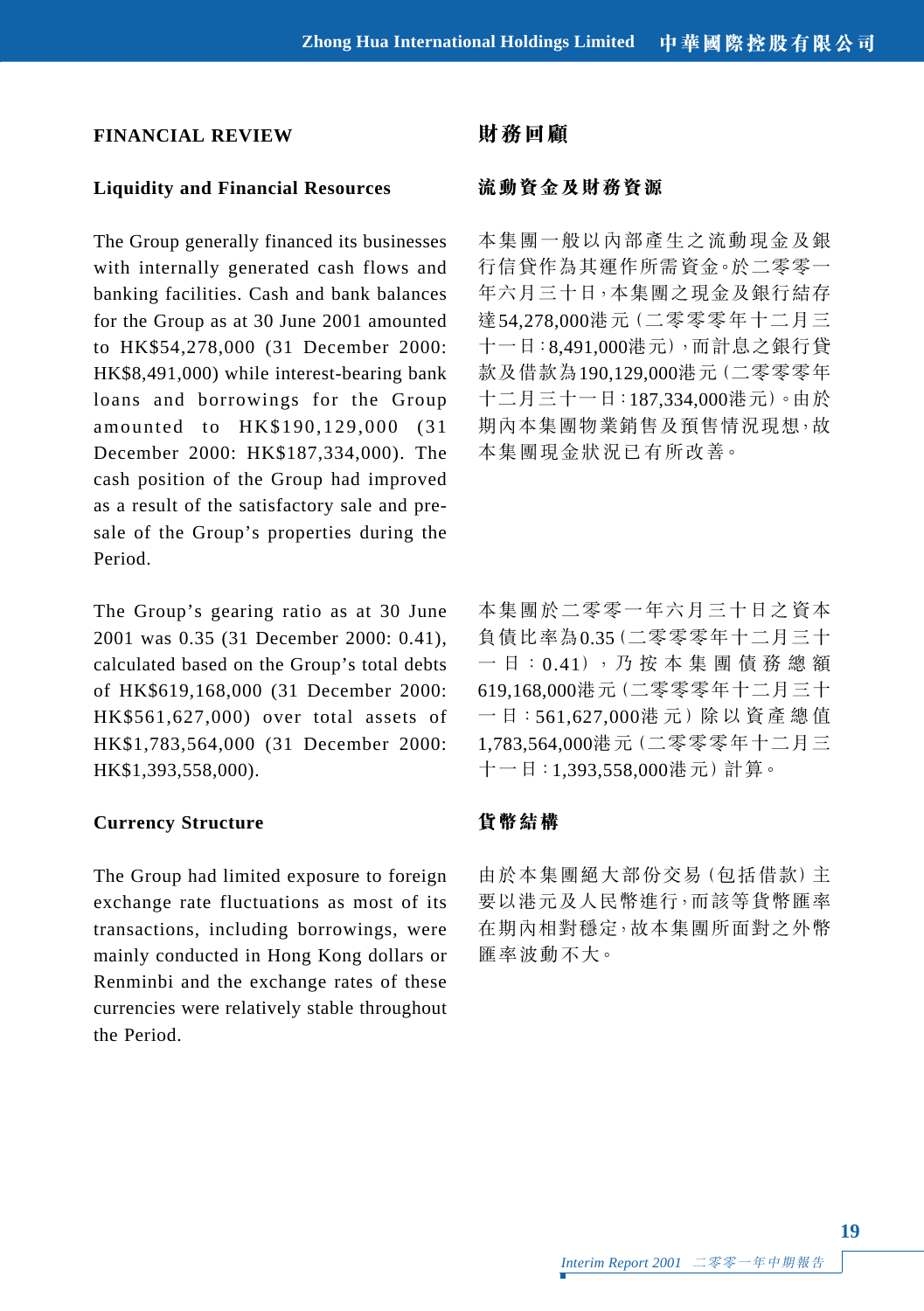#### **FINANCIAL REVIEW** *(Con't)*

#### **Pledge of Assets**

The Group had utilized bank loan facilities amounting to approximately HK\$190,129,000 (31 December 2000: HK\$187,334,000) as at 30 June 2001. The bank loans were secured by certain of the Group's investment properties, properties under development and completed properties for sales.

#### **Contingent Liabilities**

As at 30 June 2001, guarantees given for mortgage loans granted by banks to certain purchasers of the Group's properties amounted to HK\$330,932,000 (31 December 2000: HK\$242,383,000).

# **Material Acquisitions and Disposals of Subsidiaries**

On 6 April 2001, the Group entered into a conditional agreement for the acquisition of 100% equity interest in I-Action Agents Limited for a consideration of HK\$320,000,000. The principal activities of I-Action Agents Limited and its subsidiaries are engaged in the provision of technology consultancy services for the operation of the phone banking payment gateway. The consideration was to be satisfied by the disposal of the Group's 49% interest in Ample Dragon Limited. The principal activities of Ample Dragon Limited and its subsidiaries are mainly engaged in property development and investment in the PRC.

**財務回顧**(續)

#### **資產抵押**

於二零零一年六月三十日,本集團經已使 用約190,129,000港元之銀行信貸額(二零 零零 年十 二 月三 十一 日:187,334,000港 元)。銀行貸款以本集團若干投資物業、發 展中物業及已落成待售之物業作為抵押。

#### **或然負債**

於二零零一年六月三十日,就銀行向本集 團物業若干買家批出之按揭貸款而作出 之擔保達330,932,000港元(二零零零年十 二月三十一日:242,383,000港元)。

## **附屬公司之重大收購及出售**

於二零零一年四月六日,本集團簽訂有條 件協議收購I-Action Agents Limited全部 股 權,代 價 為 320,000,000港 元。I-Action Agents Limited及其附屬公司之主要業務 為就電話銀行繳費網閘之運作提供技術 顧問服務。該代價乃透過出售本集團所持 Ample Dragon Limited 49%權 益 支 付。 Ample Dragon Limited及其附屬公司之主 要業務乃於中國發展及投資物業。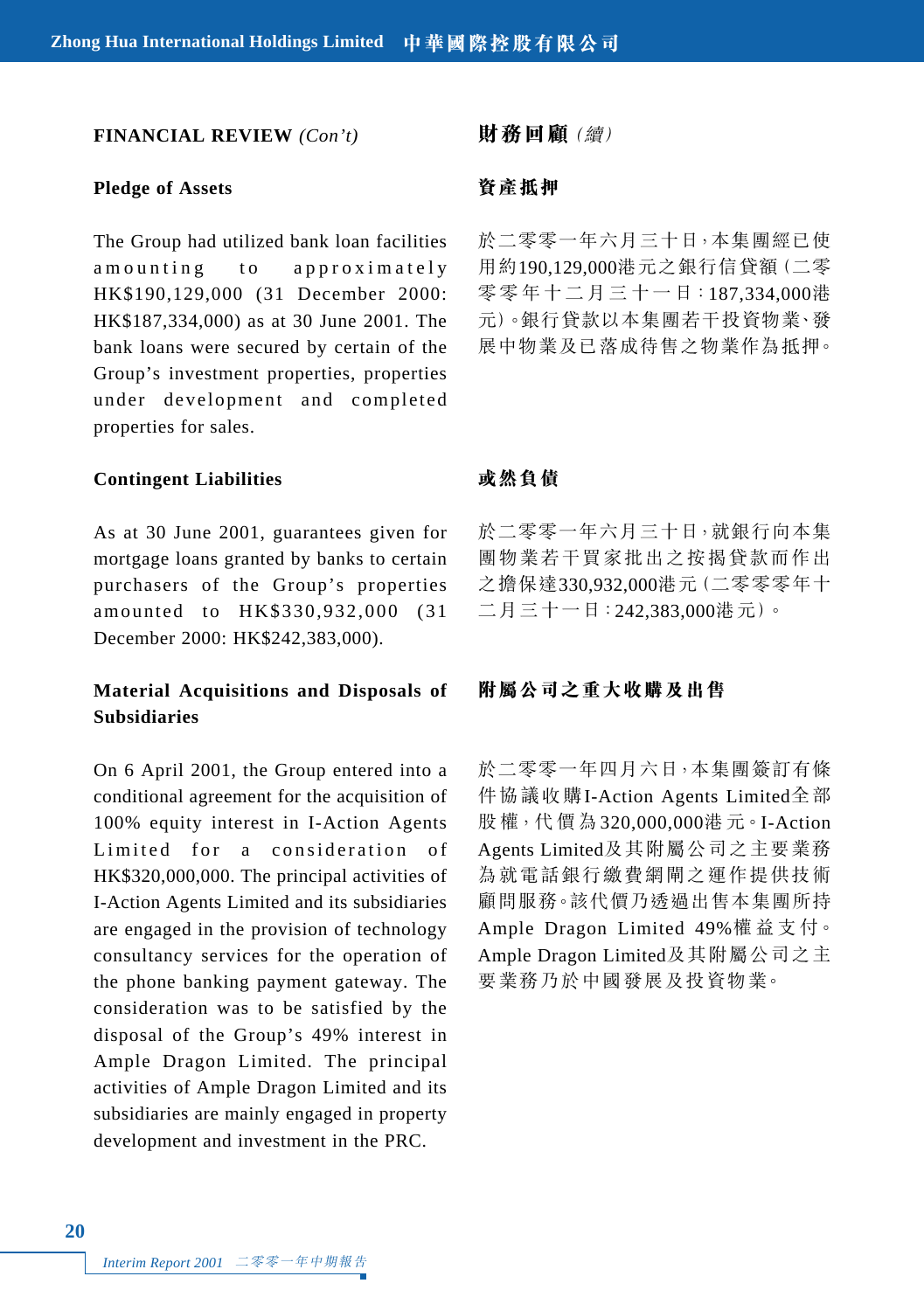#### **FINANCIAL REVIEW** *(Con't)*

## **Material Acquisitions and Disposals of Subsidiaries** *(Con't)*

Details of the acquisition and the disposal of subsidiaries have been set out in a circular of the Company dated 31 May 2001. The transaction was completed on 28 June 2001 and the profit arising from the disposal had been reflected in the Group's profit and loss account for the Period.

#### **Employee and Remuneration Policy**

The Group employed approximately 92 full time staff in Hong Kong and the PRC as at 30 June 2001. Employees are remunerated according to the nature of their job and market trend, with built-in merit components incorporated in the annual increment to reward and motivate individual performance. In the PRC, the Group provides staff welfare and bonuses to its employees in accordance with the prevailing labour law. In Hong Kong, other staff benefits include medical schemes, mandatory provident fund schemes and employee share option scheme.

### **POST BALANCE SHEET EVENTS**

Subsequent to the balance sheet date on 9 August 2001, the Company had passed an ordinary resolution to approve that every share of HK\$0.10 in the issued and unissued share of the Company was subdivided into five shares of HK\$0.02 each. The authorised share capital of the Company remained unchanged at HK\$120,000,000 divided into 6,000,000,000 shares of HK\$0.02 each after the subdivision.

Details of the subdivision of shares have been set out in a circular of the Company dated 17 July 2001.

**財務回顧**(續)

## **附屬公司之重大收購及出售**(續)

收購及出售附屬公司之詳情已載列於本 公司日期為二零零一年五月三十一日之 通函內,交易已於二零零一年六月二十八 日完成,而出售所得溢利已於本集團期內 之損益表內反映。

#### **僱員及薪酬政策**

於二零零一年六月三十日,本集團在香港 及中國共僱用約92名全職僱員。本集團根 據員工之工作性質及市場趨勢釐定酬金, 每年加薪亦考慮個別員工之優異表現,以 獎勵及激勵員工爭取表現。就國內而言, 本集團按現行勞工法例為員工提供福利 及花紅,而在香港則提供醫療計劃、強制 性公積金計劃及僱員購股權計劃等其他 福利。

# **結算日後事項**

於二零零一年八月九日結算日後,本公司 已通過一項普通決議案,批准將本公司每 股面值0.10港元之已發行及未發行股份拆 細為五股每股面值0.02港元之股份。進行 拆 細 後,本 公 司 之 法 定 股 本 仍 舊 為 120,000,000港元,分為6,000,000,000股每 股面值0.02港元之股份。

拆細股份之詳情已載列於本公司日期為 二零零一年七月十七日之通函內。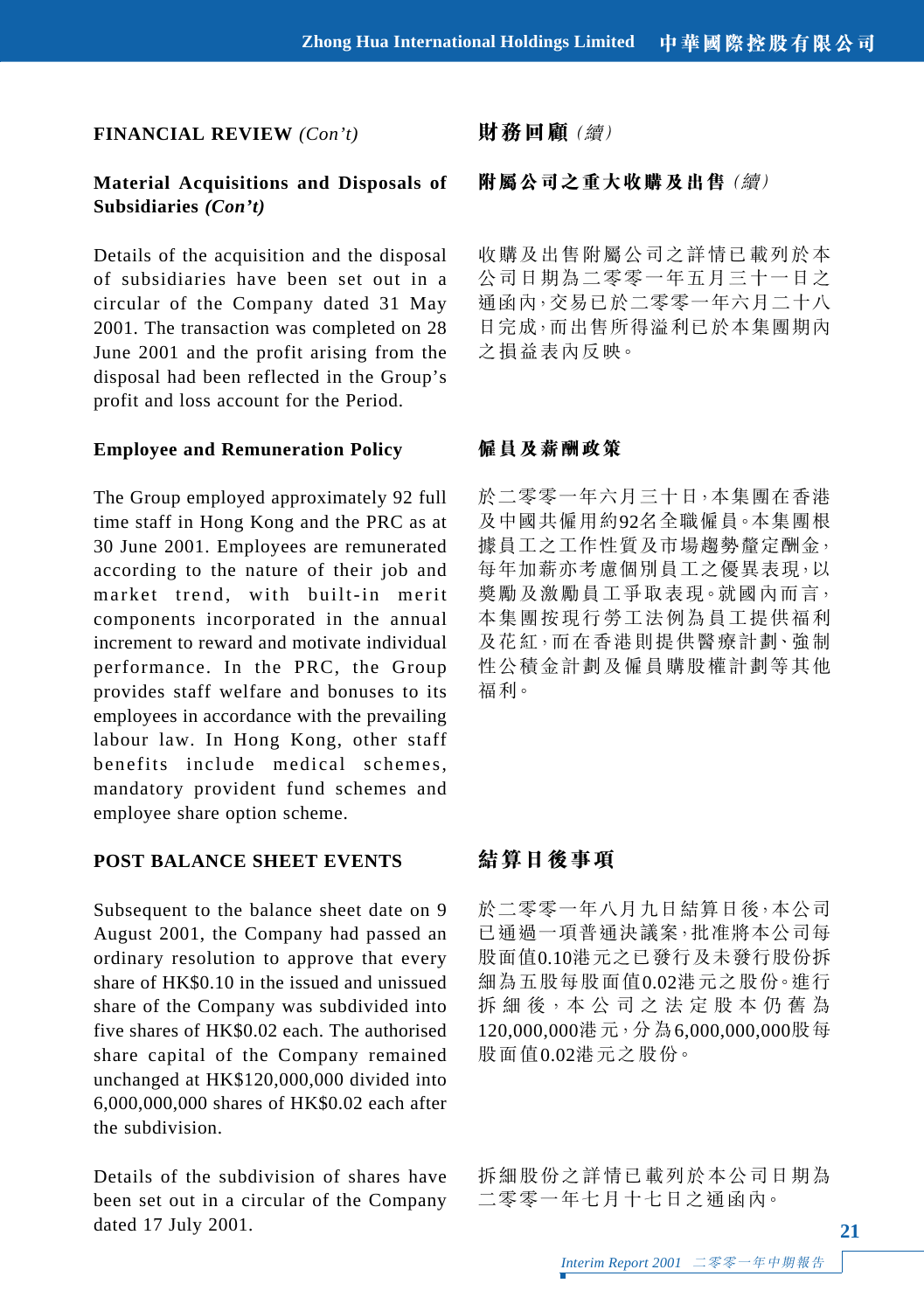#### **PROSPECTS**

The Directors consider that the property development and investment business in the PRC will continue to remain as one of the Group's principal activities. With the expected completion of Phase III of Haizhu Peninsula Garden and the improved sentiment with regard to property market in the PRC, the Directors are optimistic that revenue generating from the property development and investment business will continue to increase for year 2001.

With the Group gaining excess into the vast consumer services market in the PRC via the provision of online English learning services and phone banking payment services, the Directors expect that the Group will benefit significantly from the economic growth in the PRC upon pending entry to the World Trade Organisation and the 2008 Beijing Olympic Games.

The Directors will continue to evaluate attractive investment opportunities with aims to maximize shareholders' return.

# **展望**

董事認為本集團在中國之物業發展及投 資業務將繼續作為本集團之主要業務。隨 著預期海珠半島花園第三期竣工,以及中 國房地產市場氣氛有所改善,董事深信, 二零零一年物業發展及投資業務所得收 益將會繼續增長。

透過提供英語學習課程及電話銀行繳費 服務,本集團得以涉足中國龐大之消費服 務市場,董事預期憑藉中國即將加入世貿 以及二零零八年舉行之北京奧運會,本集 團將可大大受惠於其經濟增長。

董事將繼續評估具吸引力之投資商機,以 盡量擴大股東回報。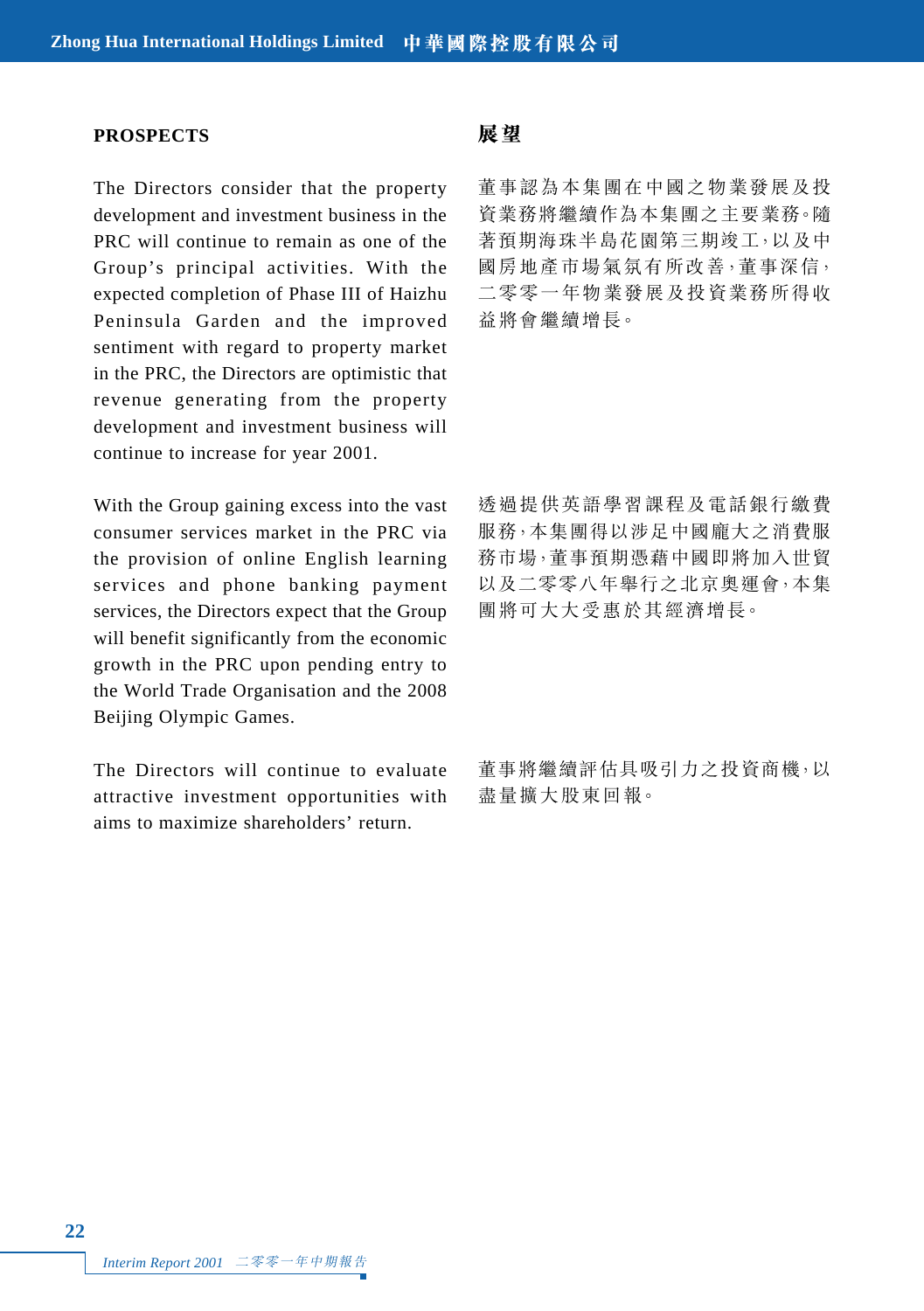# **DIRECTORS' INTERESTS IN THE SECURITIES OF THE COMPANY AND ITS ASSOCIATED CORPORATIONS**

As at 30 June 2001, the interests of the Directors in the equity or debt securities of the Company or any of its associated corporations (within the meaning of the Securities (Disclosure of Interests) Ordinance (the "SDI Ordinance")) which require notification to the Company pursuant to Section 28 of the SDI Ordinance (including interests which any such Director is deemed or taken to have under Section 31 of or Part I of the Schedule to the SDI Ordinance) or which are required to be entered in the register maintained by the Company pursuant to Section 29 of the SDI Ordinance, or which are required to be notified to the Company and the Stock Exchange pursuant to the Model Code for Securities Transactions by Directors of Listed Companies (the "Model Code"), were as follows:

| <b>The Company</b>       | 本公司  |
|--------------------------|------|
| <b>Name of Directors</b> | 董事姓名 |
| Ho Tsam Hung             | 何湛雄  |
| Ho Pak Hung              | 何伯雄  |
| Ho Kam Hung              | 何鑑雄  |
| Lam Ling Tak             | 林令德  |

# **董事所擁有之本公司及各聯營公司證 券權益**

於二零零一年六月三十日,各董事擁有根 據證券(披露權益)條例(「披露權益條 例」)第28條須知會本公司之本公司及各 聯營公司(定義見公開權益條例)之股本 或債務證券權益(包括董事按披露權益條 例第31條或附表第一部份被視為或當作 擁有之權益),或須載入本公司根據披露 權益條例第29條所設置登記冊之權益,或 根據上市公司董事進行證券交易之標準 守則(「標準守則」)須知會本公司及聯交 所之權益如下:

| The Company              | 本公司  |                                  |
|--------------------------|------|----------------------------------|
| <b>Name of Directors</b> | 董事姓名 | Corporate interests<br>公司權益      |
| Ho Tsam Hung             | 何湛雄  | 54,000,000<br>(Note 1) (附註1)     |
| Ho Pak Hung              | 何伯雄  | 54,000,000<br>(Note 2) (附註2)     |
| Ho Kam Hung              | 何鑑雄  | 54,000,000<br>(Note 3) (附註3)     |
| Lam Ling Tak             | 林令德  | 19, 147, 676<br>$(Note 4)$ (附註4) |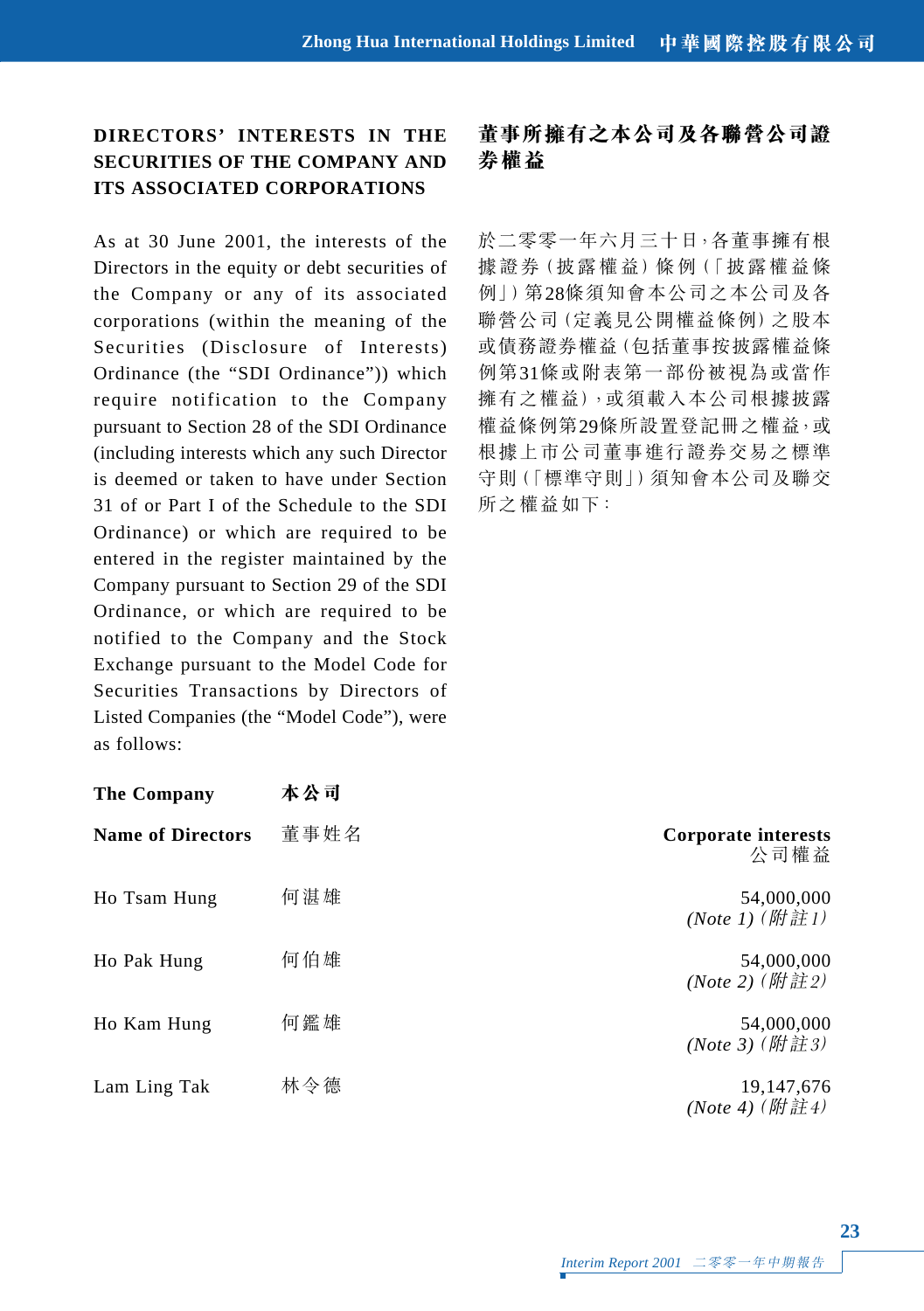**DIRECTORS' INTERESTS IN THE SECURITIES OF THE COMPANY AND ITS ASSOCIATED CORPORATIONS** *(Con't)*

#### *Notes:*

- (1) 54,000,000 Shares are beneficially held by Ho Tsam Hung through Morgan Estate Assets Limited.
- (2) 54,000,000 Shares are beneficially held by Ho Pak Hung through On Tai Profits Limited.
- (3) 54,000,000 Shares are beneficially held by Ho Kam Hung through Morcambe Corporation.
- (4) 19,147,676 Shares are beneficially held by Lam Ling Tak through Tasman Treasure Profits Limited.

# **Shares in associated corporations of the Company**

At 30 June 2001, the following Directors of the Company had interests in the number of non-voting deferred shares in the Company's subsidiaries:

(a) Interests in the number of non-voting deferred shares of Powerex Investment Limited.

**董事所擁有之本公司及各聯營公司證 券權益**(續)

## **附註:**

- (1) 54,000,000股由何湛雄透過Morgan Estate Assets Limited實益持有。
- (2) 54,000,000股由何伯雄透過On Tai Profits Limited實益持有。
- (3) 54,000,000股由何鑑雄透過 Morcambe Corporation實益持有。
- (4) 19,147,676股由林令德透過 Tasman Treasure Profits Limited實益持有。

# **本公司聯營公司股份**

於二零零一年六月三十日,下列董事所擁 有之本公司附屬公司無投票權遞延股份 數目如下:

(a) 所擁有之健力投資有限公司無投票權 遞延股份數目

|                 |      | Personal         | Corporate        |              |
|-----------------|------|------------------|------------------|--------------|
| Name of         |      | <b>Interests</b> | <b>Interests</b> | <b>Total</b> |
| <b>Director</b> | 董事姓名 | 個人權益             | 公司權益             | 合計           |
| Ho Tsam Hung    | 何湛雄  | 91               | 9.997*           | 10,088       |
| Ho Pak Hung     | 何伯雄  | 91               | 9.997*           | 10,088       |
| Ho Kam Hung     | 何鑑雄  | 91               | 9.997*           | 10,088       |
| Lam Ling Tak    | 林令德  | 27               | 9.997*           | 10.024       |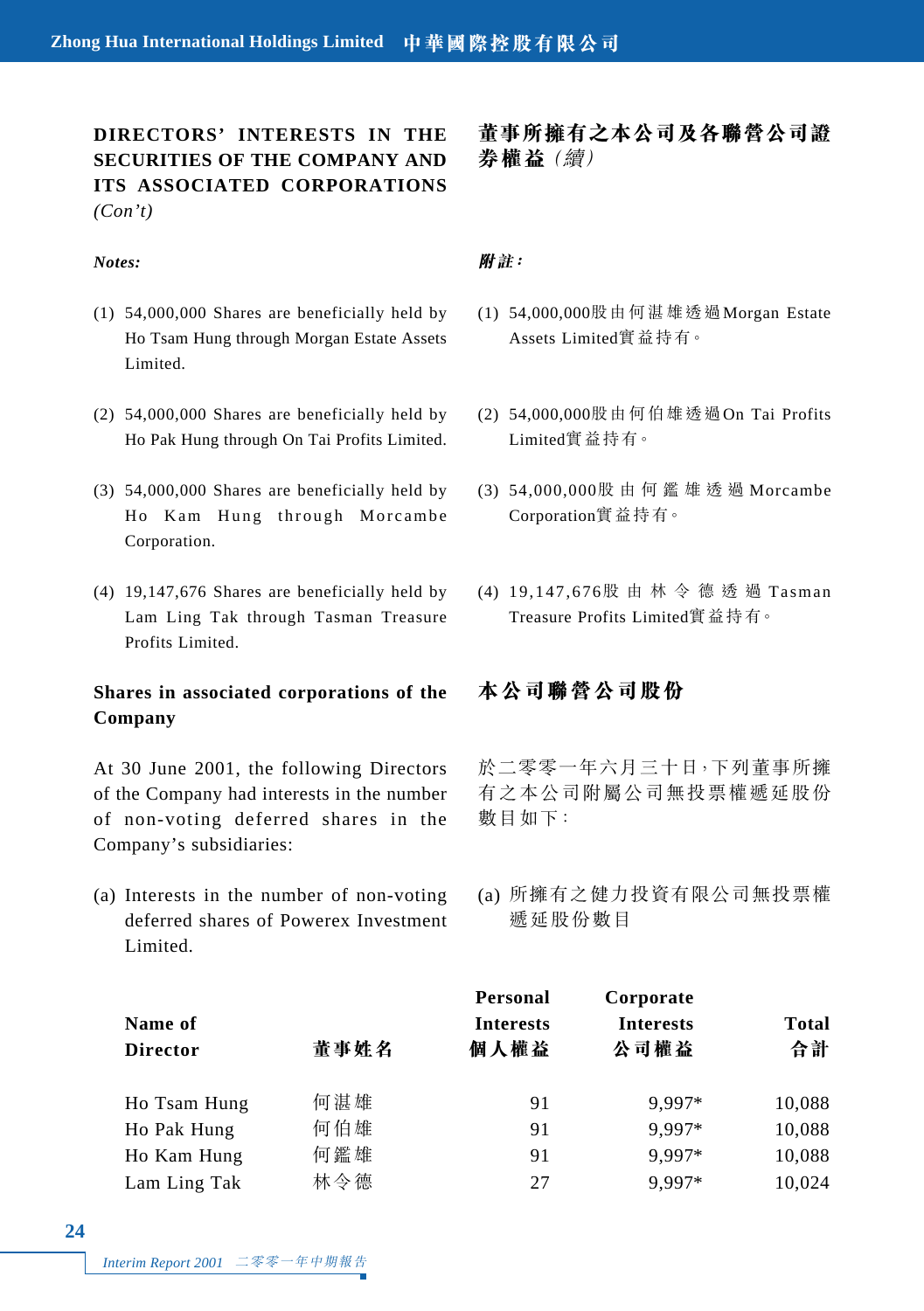**DIRECTORS' INTERESTS IN THE SECURITIES OF THE COMPANY AND ITS ASSOCIATED CORPORATIONS** *(Con't)*

# **Shares in associated corporations of the Company** *(Con't)*

- These non-voting deferred shares were held by Smart Hero Investment Limited, whose entire issued share capital of 10,000,000 shares were held by Shun Fat (Holdings) Limited ("Shun Fat") as to 9,986,667 shares. Ho Tsam Hung as to 3,334 shares and Ho Pak Hung, Ho Kam Hung and Lam Ling Tak as to 3,333 shares each. Shun Fat was held equally by Ho Tsam Hung. Ho Pak Hung, Ho Kam Hung and Lam Ling Tak.
- (b) Interests in the number of non-voting deferred shares of Dongxum Real Estate Development Company Limited

**董事所擁有之本公司及各聯營公司證 券權益**(續)

# **本公司聯營公司股份**(續)

- \* 該等無投票權遞延股乃由超霸投資有限公 司持有,而其全部已發行股份10,000,000股 仍分別由 Shun Fat (Holdings) Limited (「Shun Fat」)持有9,986,667股、何湛雄持 有3,334股及何伯雄、何鑑雄與林令德各持 有3,333股。Shun Fat之股權由何湛雄、何伯 雄、何鑑雄及林令德平均持有。
- (b) 所擁有之東迅房地產發展有限公司無 投票權遞延股份數目

| <b>Name of Director</b> | 董事姓名 | <b>Personal Interests</b><br>個人權益 | Total<br>合計 |
|-------------------------|------|-----------------------------------|-------------|
| Ho Tsam Hung            | 何湛雄  | 91                                | 91          |
| Ho Pak Hung             | 何伯雄  | 91                                | 91          |
| Ho Kam Hung             | 何鑑雄  | 91                                | 91          |
| Lam Ling Tak            | 林令德  | 27                                | 27          |
|                         |      |                                   |             |

(c) Interests in the number of non-voting deferred shares of Smart Hero (Holdings) Limited

(c) 所擁有之超霸控股有限公司無投票權 遞延股份數目

|     | <b>Personal Interests</b> | Total |
|-----|---------------------------|-------|
|     |                           | 合計    |
| 何湛雄 | 91                        | 91    |
| 何伯雄 | 91                        | 91    |
| 何鑑雄 | 91                        | 91    |
| 林令德 | 27                        | 27    |
|     | 董事姓名                      | 個人權益  |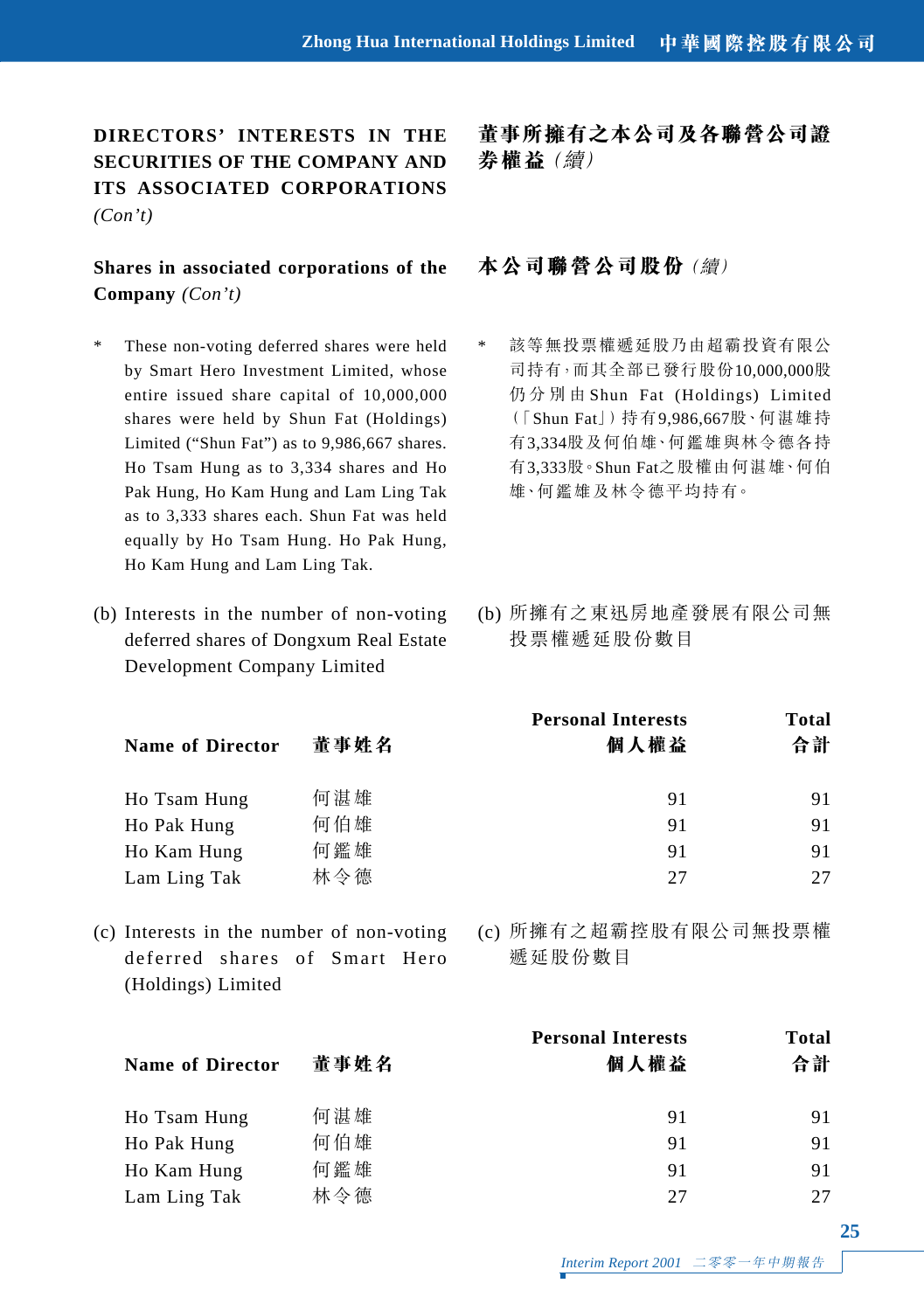**DIRECTORS' INTERESTS IN THE SECURITIES OF THE COMPANY AND ITS ASSOCIATED CORPORATIONS** *(Con't)*

# **Shares in associated corporations of the Company** *(Con't)*

(d) Interests in the number of non-voting deferred shares of China Land Realty Investment Limited

**董事所擁有之本公司及各聯營公司證 券權益**(續)

## **本公司聯營公司股份**(續)

(d) 所擁有之中華置業地產投資有限公司 無投票權遞延股份數目

|      | <b>Personal Interests</b> | Total |  |
|------|---------------------------|-------|--|
| 董事姓名 | 個人權益                      | 合計    |  |
| 何湛雄  | 91                        | 91    |  |
| 何伯雄  | 91                        | 91    |  |
| 何鑑雄  | 91                        | 91    |  |
| 林令德  | 27                        | 27    |  |
|      |                           |       |  |

Save as disclosed above and other than certain nominee shares of subsidiaries of the Company held by the Directors in trust for the Company, as at 30 June 2001, none of the Directors or their respective associates had or were deemed to have any interests in the securities of the Company or any of its associated corporations (within the meaning of the SDI Ordinance) which require notification pursuant to Section 28 of the SDI Ordinance (including interests which any such Director is deemed or taken to have under Section 31 of or Part I of the Schedule to the SDI Ordinance) or which are required, pursuant to Section 29 of the SDI Ordinance, to be entered in the register maintained by the Company or as otherwise notified to the Company and the Stock Exchange pursuant to the Model Code.

除上文所披露者及董事以信託形式代本 公司持有之本公司附屬公司若干代理人 股份外,於二零零一年六月三十日,各董 事或彼等各自之聯繫人士並無擁有或並 無被視為擁有任何根據披露權益條例第 28條須知會之本公司或各聯營公司(定義 見披露權益條例)之證券權益(包括董事 按披露權益條例第31條或附表第一部份 被視為或當作擁有之權益),或根據公開 權益條例第29條須載入本公司按該條例 規定所設置登記冊之權益,或根據標準守 則須知會本公司及聯交所之權益。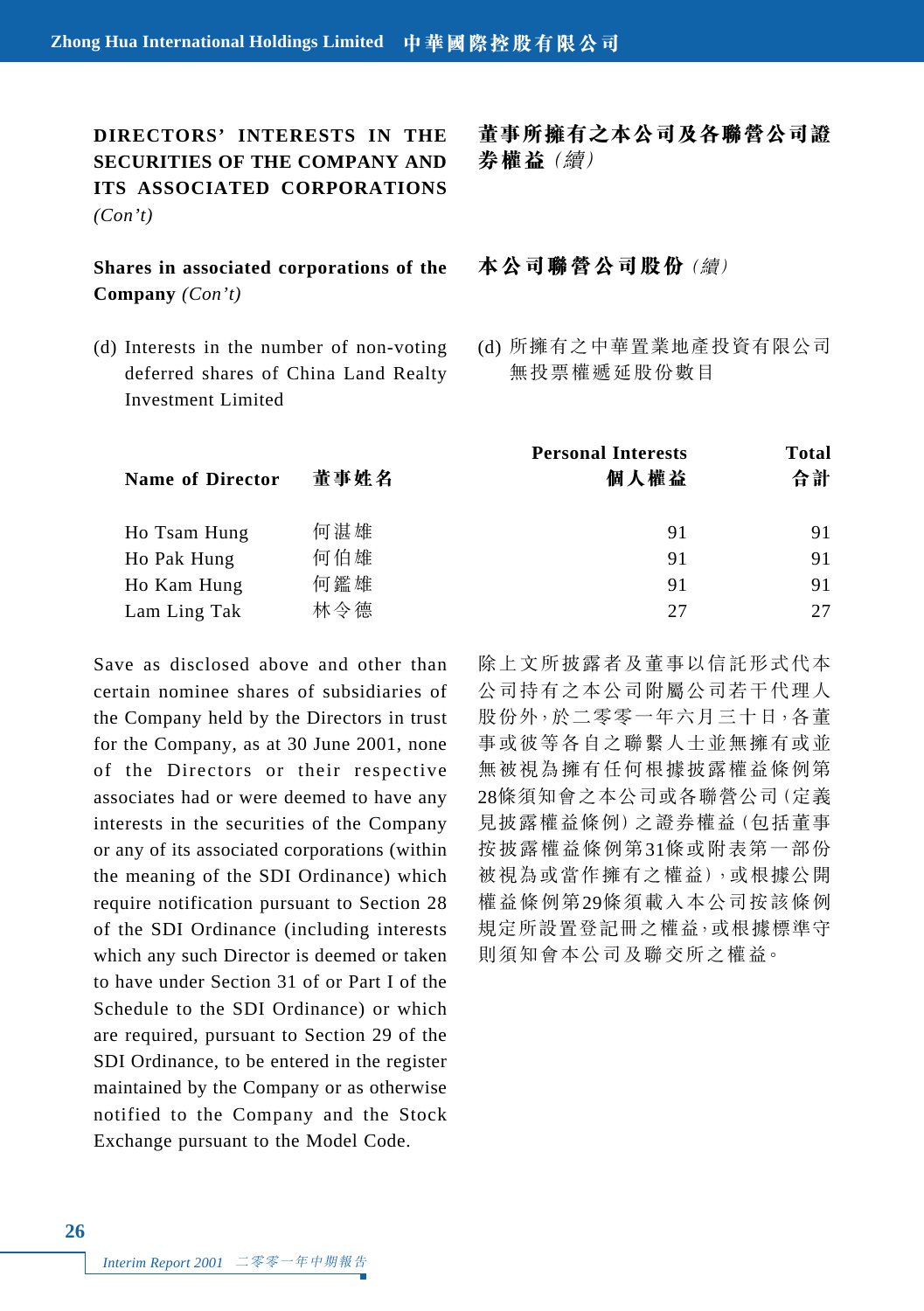## **SUBSTANTIAL SHAREHOLDERS**

As at 30 June 2001, as far as the Directors were aware, the register of substantial shareholders maintained by the Company pursuant to Section 16(1) of the SDI Ordinance showed that the following shareholder other than the Directors whose interests are disclosed above, had an interest of 10% or more of the nominal value of any class of share capital carrying rights to vote in all circumstances at general meetings of the Company or any of its subsidiaries:

## **主要股東**

於二零零一年六月三十日,就董事會所 知,按照本公司根據披露權益條例第16(1) 條設置之主要股東名冊所示,下列股東 (權益已於上文披露之董事除外)擁有附 有權利可在任何情況下於本公司或各附 屬公司之股東大會上投票之任何類別股 份權益10%或以上:

**Name** Number of Shares held **名稱 所持股份數目**

High Rank Enterprises Limited 228,000,000

#### **CODE OF BEST PRACTICE**

In the opinion of the Directors, the Company has complied with the Code of Best Practice as set out in Appendix 14 of the Listing Rules throughout the period under review. The Company appointed three non-executive directors of the Company as members of the Audit Committee. It was established on 11 May 1999 to assist the Board of Directors in fulfilling its duties by reviewing and supervising the Company's financial reporting process and internal controls.

# **最佳應用守則**

董事會認為,本公司於回顧期內一直遵守 香港聯合交易所有限公司之上市規則附 錄14所載之最佳應用守則。本公司已委任 三位非執行董事出任審核委員會成員。審 核委員會乃於一九九九年五月十一日成 立,負責協助董事會檢討及監管本公司之 財務申報過程及內部控制。